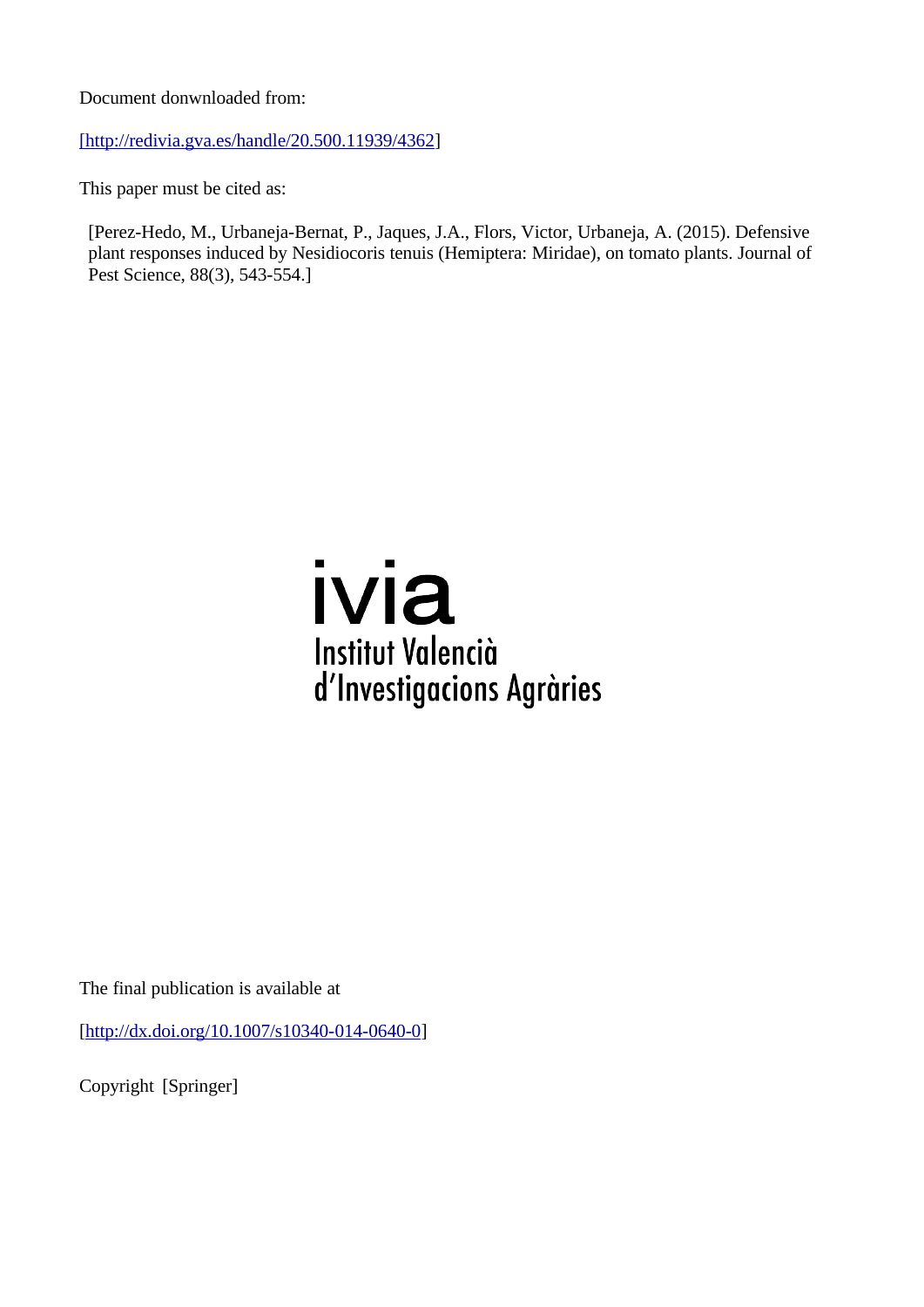### 1 ORIGINAL PAPER

## 2 Defensive plant responses induced by *Nesidiocoris tenuis* <sup>3</sup> (Hemiptera: Miridae) on tomato plants

4 Meritxell Pérez-Hedo · Pablo Urbaneja-Bernat ·

5 Josep A. Jaques · Víctor Flors · Alberto Urbaneja

6 Received: 18 September 2014/Revised: 14 December 2014/Accepted: 22 December 2014<br>7  $\odot$  Springer-Verlag Berlin Heidelberg 2015 Springer-Verlag Berlin Heidelberg 2015

**Excl.** Pérez-Hedo • Pablo Urbaneja-Bernat •<br>
A. Jaques • Victor Plors • Alberto Urbaneja i<br>
a. S. September 2014/Revised: 14 December 2014/Accepted: 22 December 2014<br>
a. S. September 2014/Revised: 14 December 2014/Accept Abstract In the last decade, biological control programs for greenhouse tomatoes and other crops have been suc- cessfully implemented using zoophytophagous plant bugs (Miridae), which can feed on both plant tissues and insect prey. It is well known that plants respond to herbivore attacks by releasing volatile compounds through diverse pathways triggered by phytohormones. These herbivore- induced plant volatiles can alert neighboring plants, repel or attract herbivores, and attract natural enemies of these herbivores. Nevertheless, the possible benefits of induced plant responses by zoophytophagous predators that could add to their usefulness as biocontrol agents have not been studied until now. Here we show that the zoophytophagous predator Nesidiocoris tenuis activated abscisic acid and jasmonic acid (JA) signaling pathways in tomato plants, which made them less attractive to the whitefly Bemisia *tabaci*, a major tomato pest worldwide, and more attractive to the whitefly parasitoid, Encarsia formosa. We also found 26 that intact tomato plants exposed to volatiles from N. ten-uis-punctured plants activated the JA pathway, and as a

| Communicated by D.C. Weber. |
|-----------------------------|
|                             |

A2 Electronic supplementary material The online version of this<br>A3 article  $(doi: 10.1007/s10340-014-0640-0)$  contains supplementary article (doi:10.1007/s10340-014-0640-0) contains supplementary A4 material, which is available to authorized users.

A5 M. Pérez-Hedo (⊠) · P. Urbaneja-Bernat · A. Urbaneja

A6 Centro de Protección Vegetal y Biotecnología, Instituto

- A7 Valenciano de Investigaciones Agrarias (IVIA), Unidad
- A8 de Entomología UJI-IVIA-CIB CSIC, Carretera de
- A9 Moncada-Na´quera Km. 4,5, 46113 Moncada, Valencia, Spain A10 e-mail: meritxell\_p@hotmail.com
- A<sub>11</sub> J. A. Jaques · V. Flors
- A12 Unitat Associada d'Entomologia UJI-IVIA, Departament de
- A13 Ciències Agràries i del Medi Natural, Universitat Jaume I, UJI,
- A14 Campus del Riu Sec, 12071 Castelló de la Plana, Spain



| Journal: Large 10340     | Dispatch: $2-1-2015$ | Pages: 12      |
|--------------------------|----------------------|----------------|
| Article No.: 640         | □ LE                 | $\Box$ TYPESET |
| MS Code: PEST-D-14-00368 | CP                   | <b>DISK</b>    |

consequence, E. formosa was also attracted to these intact 28 plants with activated defense systems. Thus, our results 29 demonstrate that *N. tenuis* not only benefits tomato plants 30 directly by entomophagy but also indirectly by phyto- 31 phagy, which induces a physiological response in the 32 tomato plant.  $AQ1$ <sup>3</sup>4

Keywords Bemisia tabaci · Encarsia formosa · 35 Induced plant responses - Biological control 36

#### Key message 37

We have proved that the zoophytophagous predator Nesi-38 diocoris tenuis induces plant benefits directly by its ento-<br>39 mophagy and also indirectly by its phytophagy, which 40 induces the attraction of a whitefly parasitoid (Encarsia 41 formosa) and antixenosis to the whitefly Bemisia tabaci. . 42 Furthermore, N. tenuis-punctured plants induce plant 43 defenses in intact plants that result in attraction of E. for- 44 mosa. Our results might be one reasonable explanation for 45 the great success achieved by  $N$ . *tenuis* as a key biocontrol  $46$ agent in tomatoes. 47

#### **Introduction** 48

In plants, arthropod herbivory activates different responses 49 that are generally triggered by receptor complexes that 50 recognize herbivore-associated elicitors (HAEs) and fatty 51 acid-amino acid conjugates (FACs) (Bonaventure et al. 52 2011). Once the plant has identified an attack, it can 53 respond through the activation of diverse signaling path- 54 ways. One set produces antibiotic and antixenotic com- 55 pounds that exert a negative effect on the herbivore 56

 $\textcircled{2}$  Springer

- 
- 
-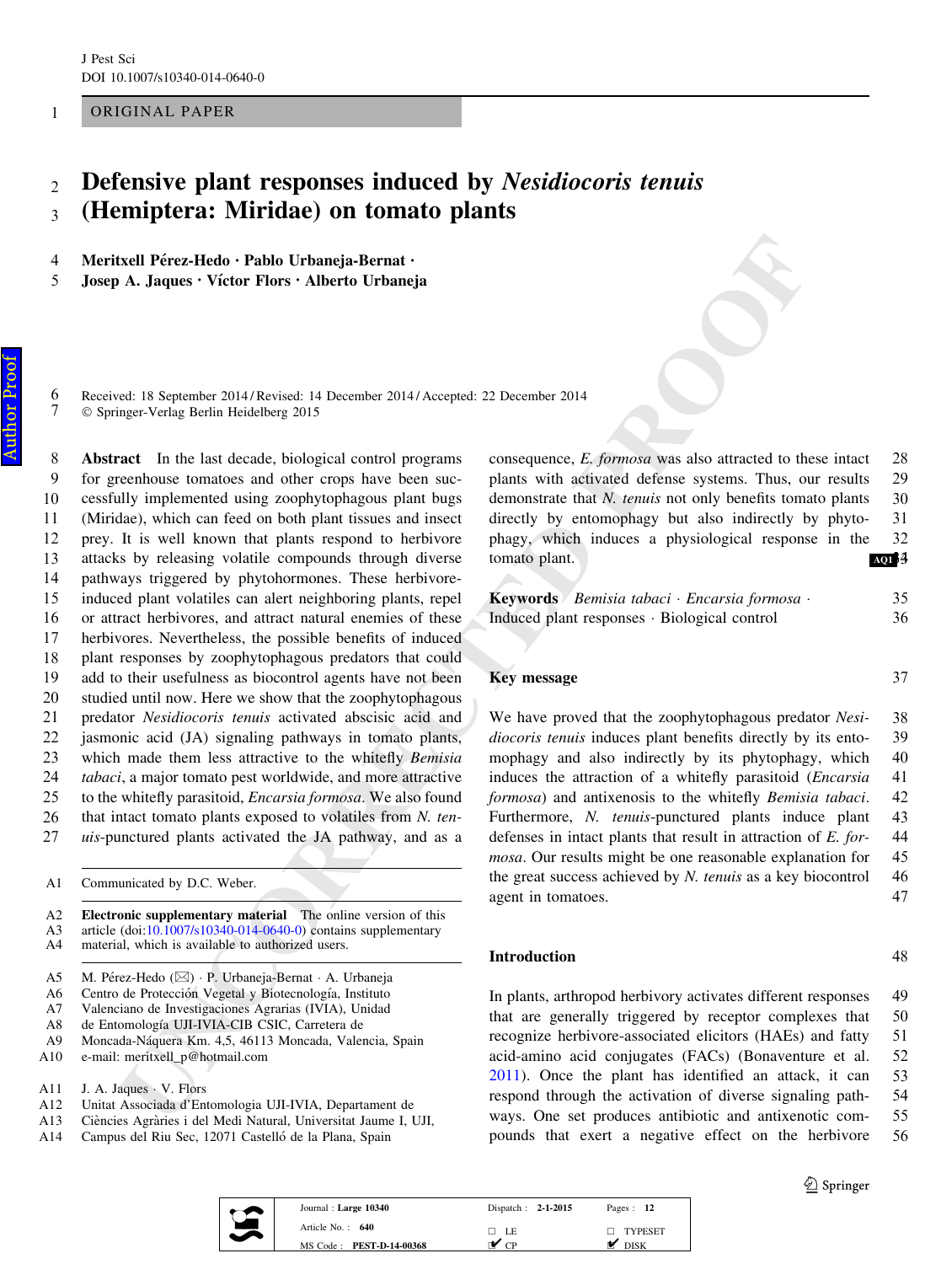(Bennett and Wallsgrove [1994](#page-10-0); Chen [2008\)](#page-11-0) and systemic 58 signals that warn other parts of the plant (Davis et al. [1991](#page-11-0); Zhang and Baldwin [1997](#page-12-0); Stratmann [2003\)](#page-11-0). Another set causes the release of volatiles (so-called herbivore-induced plant volatiles or HIPVs) that play a double role in defense by priming both distal parts of the same plant and its neighbors (Frost et al. [2008](#page-11-0)) and attracting secondary consumers such as parasitoids and predators (Heil and Ton [2008\)](#page-11-0) or repelling herbivores. Indeed, these HIPVs may increase plant productivity through a trophic cascade effect, which constitutes the basis of modern biological control science (Hairston et al. [1960;](#page-11-0) Oksanen et al. [1981](#page-11-0)).

mers such as parasticides and produces (Helina Tom successfully established. At initial or such as a part parameter produce in the super-growing intervents are plus to the super-growing and the super-growing and the super Zoophytophagous predators are a special case of natural enemies (Coll and Guershon [2002](#page-11-0)). These omnivorous predators feed on plants and prey during the same devel-72 opmental stage (Castañé et al.  $2011$ ). Interestingly, under certain conditions, omnivory has been demonstrated to be a stabilizing feature of complex natural systems (Kratina et al. [2012\)](#page-11-0). Indeed, this plasticity facilitates the estab- lishment of zoophytophagous predators in the crop prior to pest infestation and their conservation in periods of prey scarcity. As a result, crops in which zoophytophagous predators have been established become highly resilient to pest invasions (Ramakers and Rabasse 1995; Messelink et al. 2008; Lu et al. 2012). Zoophytophagous predators such as Miridae and Anthocoridae (Heteroptera) are becoming increasingly important for the biological control 84 of important agricultural pests (Bueno et al. 2013; Pérez- Hedo and Urbaneja 2014) even though they exploit plants for both feeding and oviposition (Coll 1996; Coll and Guershon 2002). They use their flexible stylets to extract liquid food from their prey and the plants on which they live. Females use their ovipositor to insert their eggs in the same plants. By wounding, these natural enemies can activate the same defense mechanisms as strict herbivores (Kessler and Baldwin 2004; Halitschke et al. 2011). Indeed, De Puysseleyr et al. (2011) demonstrated that Orius laevigatus (Fieber) (Heteroptera: Miridae), a widely used biological control agent for Thripidae, which are of economic importance, increased tomato (Solanum lyco-97 persicum L.) resistance to pestiferous Frankliniella occi- dentalis (Pergande) (Thysanoptera: Thripidae) feeding by inducing jasmonic acid (JA)-mediated wound response during oviposition. However, the same authors noted that 101 O. laevigatus is not naturally occurring or commercially used in tomato crops.

 Among the different mirid bugs that can be found natu- rally feeding on tomato plants (Zappala et al. 2013), the cosmopolitan Nesidiocoris tenuis (Reuter) (Hemiptera:Mir- idae) has been extremely effective in controlling the inva- sive South American tomato pinworm Tuta absoluta (Meyrick) (Lepidoptera:Gelechiidae), an important tomato pest first detected in the Old World in 2007 (Desneux et al.

<sup>2</sup> Springer



| Journal: Large 10340     | Dispatch: $2-1-2015$ | Pages: 12     |
|--------------------------|----------------------|---------------|
| Article No.: 640         | □ LE                 | TYPESET<br>п. |
| MS Code: PEST-D-14-00368 | $\cap$               | <b>DISK</b>   |

[2010\)](#page-11-0). Furthermore, the most threatening whitefly world- 110 wide, Bemisia tabaci (Gennadius) (Hemiptera:Aleyrodidae), 111 is also effectively controlled by this mirid bug (Calvo et al. 112 [2012a](#page-11-0); Urbaneja et al. [2012](#page-11-0)). Our research group has reg- 113 ularly observed over the last few years that the incidence of 114 whiteflies, in particular *B. tabaci*, was very low in both 115 protected and open-field tomato crops where N. tenuis was 116 successfully established. At first, we attributed this result to 117 active predation by  $N$ . tenuis, which typically lives in and 118 feeds on the upper growing parts of tomato plants, on 119 immature *B. tabaci* and, to a lesser extent, on *B. tabaci* 120 adults (Calvo et al. 2009). However, we thought that pre- 121 dation alone could not explain the extremely low densities of 122 B. tabaci adults landing on the apical parts of plants com- 123 pared to conventional crops where pesticides were used. 124 This observation led us to hypothesize that the presence of 125 N. tenuis on plants could be the result of not only direct 126 predation of this mirid on *B. tabaci* populations but also of 127 indirect defense mechanisms, such as the attraction of other 128 natural enemies, and the induction of plant defenses (anti- 129 xenosis and antibiosis). However, to our knowledge, whe- 130 ther *N. tenuis*, which is not a strict herbivore, can activate 131 plant responses and whether these responses can be an added 132 benefit to its effectiveness as an arthropod predator remain 133 unknown. 134

In this work, we hypothesized that tomato plants with  $N.$  135 tenuis were less attractive to the whitefly B. tabaci than 136 plants without *N. tenuis*. Therefore, we studied whether the 137 plant-feeding activity of N. tenuis could induce plant 138 responses in tomato plants using hormonal profiling and 139 gene-expression analysis of the main defensive signaling 140 pathways. We also studied the role of selected phytohor- 141 mones on host plant selection by the whitefly *B. tabaci* and 142 the parasitoid Encarsia formosa (Gahan) (Hymenoptera: 143 Aphelinidae), which is used commercially worldwide to 144 control whiteflies in tomato crops (van Lenteren [2012](#page-12-0) ) 145 using hormone-deficient mutant tomato plants. Finally, 146 because HIPVs can activate rapid defense responses in both 147 distal plant parts and neighboring conspecific plants (Choh 148) and Takabayashi [2006;](#page-11-0) Frost et al. [2008\)](#page-11-0), we investigated 149 whether HIPVs from N. tenuis-infested plants induce 150 defensive responses in neighboring, uninfested tomato 151 plants. 152

#### Materials and methods 153

Plant material and insects 154

S. lycopersicum (cv. Optima), abscisic acid (ABA)-defi- 155 cient (Sitiens) and jasmonic acid (JA)-deficient tomato 156 mutants (def-1) and their respective near-isogenic wild-<br>157 type (cvs. Rheinlands Rhum and Castlemart) parental lines 158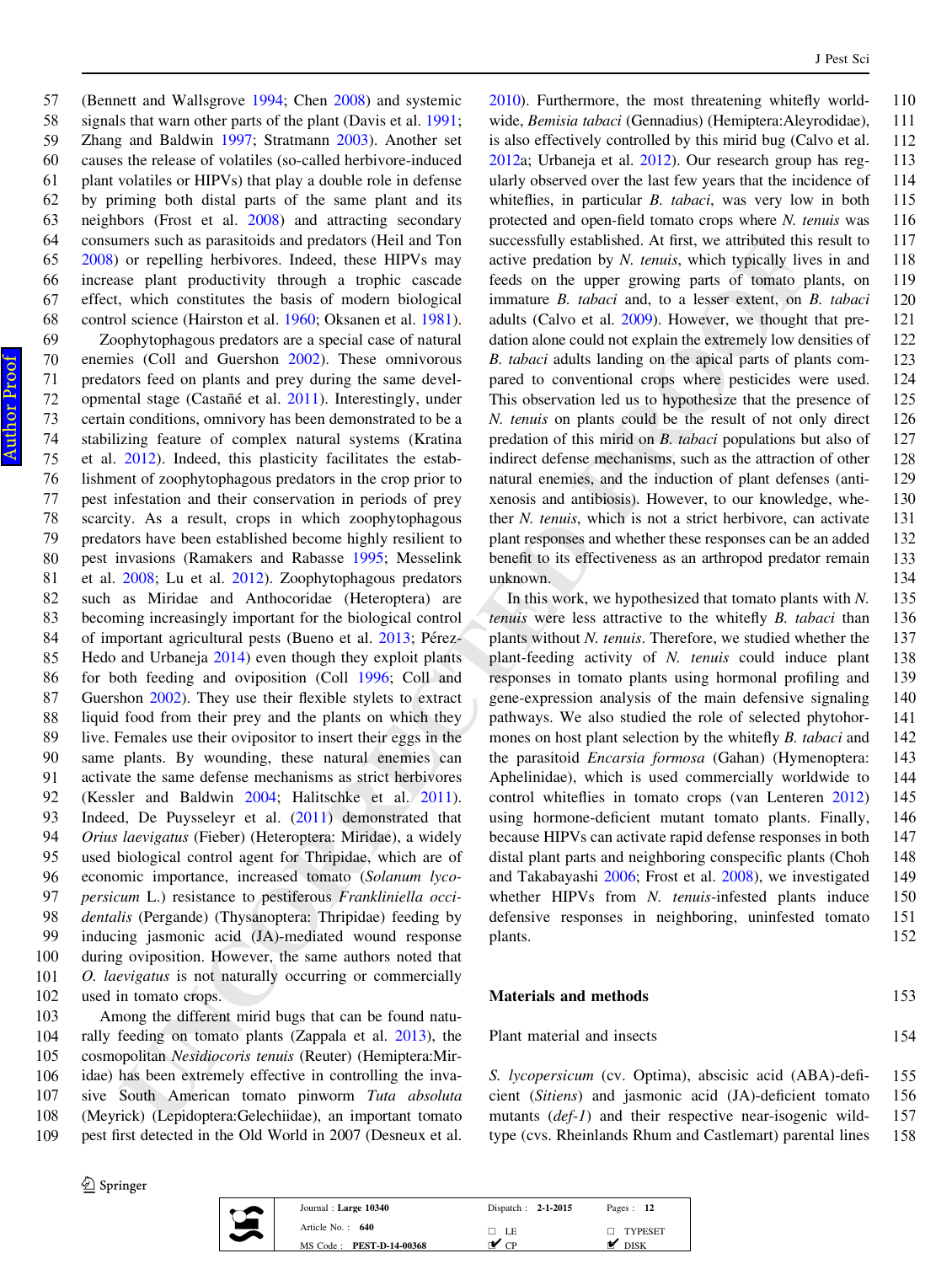were used to determine the responses of B. tabaci and the whitefly parasitoid E. formosa to the different experimental treatments described below. Plants were used for experi- ments at 6 weeks of age, when they had seven to eight fully expanded leaves. All plant genotypes were germinated in soil, and 2 weeks after germination, the seedlings were individually transferred to pots and maintained at 166  $\pm$  2 °C and high relative humidity (>60 %) under a 16:8 h L:D photoperiod.

168 B. tabaci, E. formosa and N. tenuis individuals were directly provided from the mass rearings of Koppert Bio-170 logical Systems, S.L. (Águilas, Murcia, Spain). E. formosa pupae were isolated in a petri dish (9 cm diameter) where a small drop of honey was provided on the sides of the dish as a food source. Adult females less than 2 days old were used in all trials. In the case of B. tabaci, newly emerged adults were released on four tomato plants placed in a  $\times$  60  $\times$  60-cm plastic cage (BugDorm-2; MegaView Science Co., Ltd.; Taichung, Taiwan) for 48 h. Female adults less than 5 days old were collected from those plants and used in all trials.

 The behavioral responses of B. tabaci and E. formosa females to plant volatiles were investigated in a Y-tube olfactometer (Analytical Research Systems, Gainesville, FL) consisting of a 2.4-cm-diameter Y-shaped glass tube with a 13.5-cm-long base and two 5.75-cm-long arms. The base of the Y-tube was connected to an air pump that produced a unidirectional airflow at 150 ml/min from the arms to the base of the tube. The arms were connected via plastic tubes to two identical glass jars (5-l volume), each of which contained a test odor source. Each odor source vial was connected to a flow meter and a water filter. Four 60-cm-long fluorescent tubes (OSRAM, L18 W/765, OS- RAM GmbH, Germany) were positioned 40 cm above the arms. The light intensity over the Y-tube was measured with a ceptometer (LP-80 AccuPAR, Decagon Devices, Inc., Pullman, WA) at 2,516 lux. The environmental con-197 ditions in the Y-tube experiments were  $23 \pm 2$  °C and 198  $60 \pm 10$  % RH.

 Each female was observed until she had walked at least 3 cm up one of the side arms or until 15 min had elapsed. Females that did not choose a side arm within 15 min were considered to be 'non-responders' and were not included in the subsequent data analysis. Each individual was used only once. After five individual females had been tested, the olfactometer arms were flipped around 206 (180°) to minimize the spatial effect on arm choice. After ten females had been bioassayed, the olfactometer setup was rinsed with soap, water and acetone and then air 209 dried.

#### B. tabaci plant selection mediated by N. tenuis 210

To confirm our initial hypothesis that tomato plants with  $N.$  211 tenuis were less attractive to the whitefly B. tabaci than 212 plants without N. tenuis, two different two-choice experi- 213 ments were conducted. The first took place in the Y-tube 214 olfactometer described above. A combination of the fol- 215 lowing experimental treatments was assayed: (1) intact 216 plants, (2) N. tenuis-bagged plants, which were tomato 217 plants holding two double-layer gauze bags (to prevent 218 plant feeding) containing two N. tenuis pairs each, and  $(3)$  219 N. tenuis-punctured plants, which were obtained by 220 enclosing four intact tomato plants in a  $60 \times 60 \times 60$ -cm 221 plastic cage (BugDorm-2; MegaView Science Co., Ltd.; 222 Taichung, Taiwan) in which 100 N. tenuis had been pre- 223 viously introduced for 24 h. All N. tenuis specimens were 224 removed from N. tenuis-punctured plants before being 225 subjected to this Y-tube choice assay. 226

2VG and the reality (260 %) under a<br>  $\frac{1}{2}$ C and its positive bunnidity (260 %) under a<br>  $\frac{1}{2}$ C and its positive bunnidity (260 %) under a<br> *nobust, Formoson basis*,  $\frac{1}{2}$ C and its positive spin sholing two con The second choice experiment consisted of releasing 227 100 *B. tabaci* in the middle of a  $60 \times 60 \times 60$ -cm plastic 228 cage (BugDorm-2, MegaView Science Co., Ltd.; Tai- 229 chung, Taiwan) containing three intact plants and three 230 plants that had each been previously in contact with two 231 pairs of *N. tenuis* for 7 days. *N. tenuis-punctured plants* 232 were obtained simulating the standard commercial method 233 of N. tenuis release in which 0.25–0.5 N. tenuis pairs per 234 plant are inoculated in the nursery for 7 days before 235 transplanting to the greenhouse (Calvo et al. [2012a](#page-11-0); 236 Urbaneja et al. [2012](#page-11-0)). Twenty-four hours after the release 237 of B. tabaci, the number of whitefly individuals per plant 238 was counted. The experiment was replicated five times. 239 This experiment was conducted in a glasshouse located at 240 the Instituto Valenciano de Investigaciones Agrarias IVIA 241 (Moncada, Valencia, Spain). The climatic conditions were 242  $25 \pm 2$  °C and  $65 \pm 10$  % RH and a natural photoperiod 243 (approximately 14L:10D). 244

#### Phytohormone analysis 245

Because HIPV release is the result of a signaling cascade in 246 response to an herbivore attack that triggers the activation 247 of diverse defensive signaling pathways controlled by 248 phytohormones, we determined the levels of different 249 phytohormones in the apical part (apical bud with tender 250 developing stem and leaves) of *N. tenuis-punctured tomato* 251 plants (plants exposed to 25 N. tenuis adults for 24 h prior 252 to the assay) compared to intact plants. The hormones 253 ABA, indole-3-acetic acid (IAA), salicylic acid (SA), JA, 254 12-oxo-phytodienoic acid (OPDA) and JA-isoleucine (JA– 255 Ile) were analyzed by ultra-performance liquid chroma- 256 tography coupled to mass spectrometry (UPLC-MS) (Flors 257 et al. 2008; Forcat et al. [2008](#page-11-0)). Fresh material from intact 258 and N. tenuis-punctured plants was frozen in liquid 259

176

| Journal: Large 10340     | Dispatch: 2-1-2015 | Pages: 12      |
|--------------------------|--------------------|----------------|
| Article No.: 640         | $\Box$ LE          | $\Box$ TYPESET |
| MS Code: PEST-D-14-00368 | r✔ cp              | <b>DISK</b>    |
|                          |                    |                |

2 Springer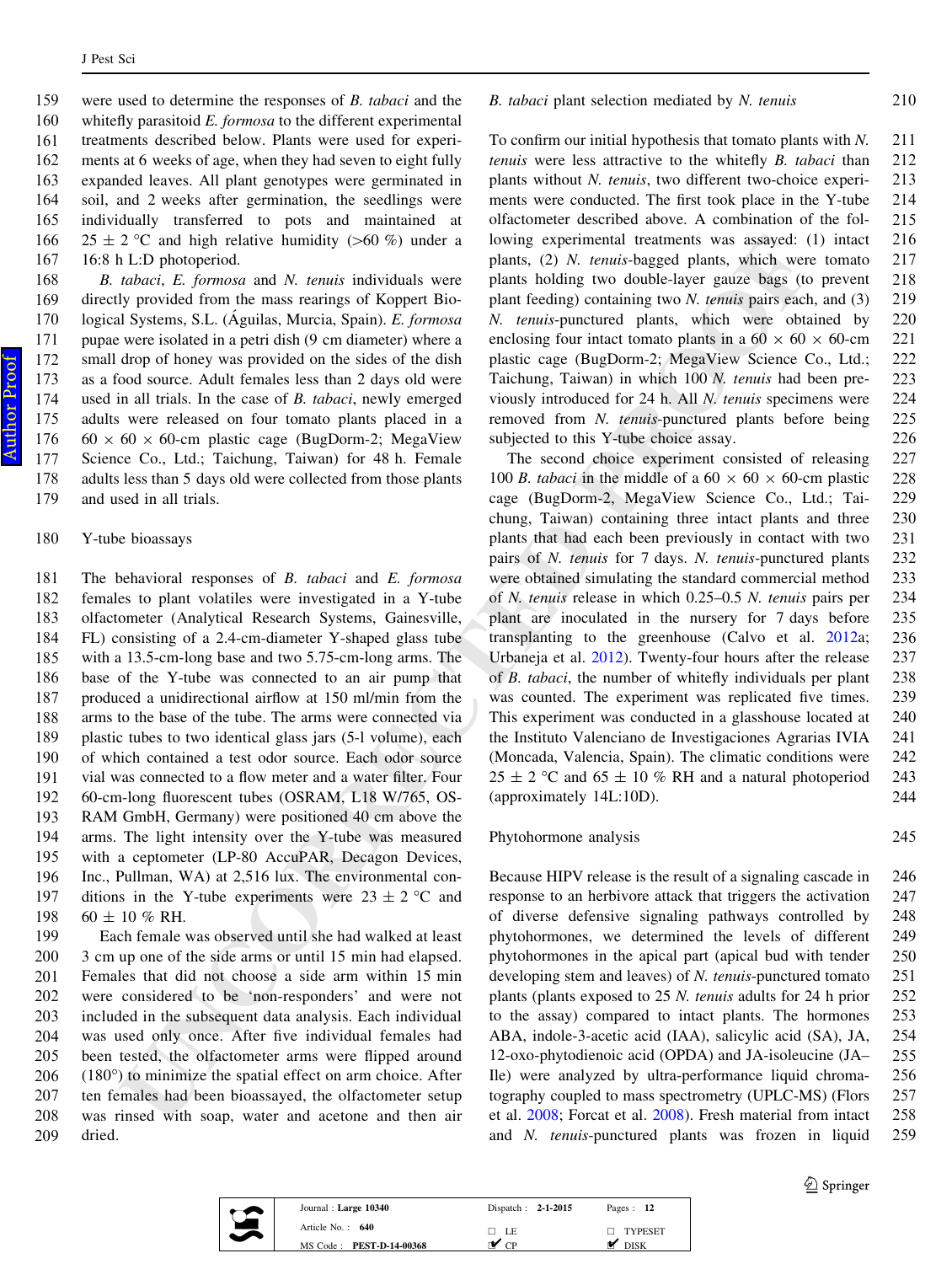Author ProofAuthor Proof

 nitrogen and lyophilized. Before extraction, a mixture of internal standards containing 100 ng d6ABA, 100 ng d6IAA and 100 ng dhJA was added. Dry tissue (0.05 g) was immediately homogenized in 2.5 ml of ultrapure 264 water.

become<br>thy entire of the space of the space of the space of the space of the space of the space of the space of<br>the space of the space of the space of the space of the space of the<br>space of the space of the space of the s 265 After centrifugation  $(5,000 \times g, 40 \text{ min})$ , the supernatant was recovered and adjusted to pH 2.8 with 6 % acetic acid and subsequently partitioned twice against an equal volume of diethyl ether. The aqueous phase was discarded, and the organic fraction was evaporated in a Speed Vacuum Con- centrator (Eppendorf; <http://www.eppendorf.com>) at room temperature. The solid residue was re-suspended in 1 ml of a methanol/water (10:90) solution and filtered through a 0.22- 273 lm cellulose acetate filter (13 mm pk/100 TR-200430. Olimpeak. Teknokroma, Barcelona, Spain). A 20- ll aliquot of this solution was then directly injected into the HPLC system. Analyses were carried out using a Waters Alliance 2690 HPLC system (Waters, <http://www.waters.com/>) with a Kromasil reversed phase column (100 2 mm i.d.; 5 lm; Scharlabl, <http://www.scharlab.es>). The chromatographic system was interfaced with a Quatro LC (quadrupole-hexa- pole-quadrupole) mass spectrometer (Micromass; [http://](http://www.micromass.co.uk) [www.micromass.co.uk\)](http://www.micromass.co.uk). MASSLYNX NT software version 4.1 (Micromass) was used to process the quantitative data from calibration standards and the plant samples. The cali- bration curves were obtained by using solutions containing increasing amounts of ABA, JA, SA, IAA and OPDA commercial standards (Sigma-Aldrich, http://www.sigma- [aldrich.com/](http://www.sigma-aldrich.com/)) and JA-Ile (kindly provided by Edward Farmer, University of Lausanne, Switzerland) and a fixed amount of the corresponding internal standard.

#### 291 ABA- and JA-induced responses

 Because the ABA pathway is mainly activated in response to abiotic stresses such as water stress or desiccation (Kahn et al. 1993; Maskin et al. 2001; Ramirez et al. 2009), and this is a symptom that *N. tenuis* produces in tomato plants (Calvo et al. 2009), we decided to explore the effect of ABA-induced responses on the preference of the herbivore B. tabaci. For this purpose, the ABA-deficient tomato mutant Sitiens and its near-isogenic wild-type (wt) parental line were assessed (Asselbergh et al. 2007; Rodriguez et al. [2010\)](#page-11-0) in the laboratory using an olfactometer. We also compared the response of whiteflies to the volatiles emitted from intact wt tomato plants and intact wt tomato plants 304 treated with exogenous ABA. Ten milliliters of 100 µM ABA solution (Sigma, St Louis, MO, USA) per plant was applied as a soil drench to 6-week-old plants to mimic the response induced by N. tenuis-punctured plants. Twenty- four hours later, plants were used for the Y-tube experi- ments. Additionally, the ASR1 (abscisic acid stress ripening protein) transcriptional response of the apical part of intact

2 Springer



wt and N. tenuis-punctured tomato plants (var. Rheinlands)  $311$ was obtained. Total RNA was extracted from the leaves of 312 three plants, converted to cDNA and subjected to quanti- 313 tative RT-PCR analysis (see below for more details). 314

Because many previous studies have demonstrated that 315 the JA signaling pathway is involved in the attraction of 316 natural enemies (Erb et al. [2012](#page-11-0)), we decided to investigate 317 whether the JA signaling pathway induced by the plant- 318 feeding behavior of N. tenuis might be attractive to the 319 whitefly parasitoid *E. formosa*. For this purpose, we used 320 the JA-deficient tomato mutant  $def-1$  and its near-isogenic 321 wild-type (wt) parental line (Vicedo et al. 2009; O'Donnell 322 et al. [2003](#page-11-0)) with or without N. tenuis feeding punctures. 323 Additionally, the PIN2 (a JA-regulated defense protein) 324 transcriptional response of the apical part of intact wt and 325 N. tenuis-punctured tomato plants (var. Castlemart) was 326 determined. Total RNA was extracted from the leaves of 327 three plants, converted to cDNA and subjected to quanti- 328 tative RT-PCR analysis (see below for more details). 329

#### Induction of defensive responses in neighboring plants 330

The preference of *B. tabaci* and *E. formosa* for plants that 331 had not been in contact with the mirid but had been placed 332 in close contact with N. tenuis-punctured plants or intact 333 plants was investigated in the laboratory using an olfac- 334 tometer. We placed tomato plants that had been exposed to 335 N. tenuis the day prior together with tomato plants that had 336 not been exposed to N. tenuis (hereafter HIPV-exposed 337 plants) for 24 h following the methodology described 338 above. Five independent replicates were performed. The 339 ASR1 (abscisic acid stress ripening protein) and PIN2 (a 340 JA-regulated defense protein) transcriptional response of 341 the apical part of intact, HIPV-exposed and N. tenuis - 342 punctured tomato plants was determined. Total RNA was 343 extracted from the apical part of the plants, converted to 344 cDNA and subjected to quantitative RT-PCR analysis (see 345 the following section for more details). 346

#### Quantification of plant gene expression 347

Transcription of the genes ASR1 and PIN2, a proteinase 348 inhibitor, was analyzed (Lopez-Raez et al. [2010](#page-11-0)). The 349 apical part of the tomato plants (as explained above) was 350 ground in liquid nitrogen, and a portion was used for RNA 351 extraction. Total RNA  $(1.5 \mu g)$  extracted by the Plant RNA  $352$ Kit (Omega Bio-Tek Inc., Doraville, GA, USA) was treated 353 with RNase-free DNase (Promega Corp., Madison, WI, 354 USA) to eliminate genomic DNA contamination. The RT 355 reaction was performed by adding  $2 \mu l$  of RT buffer,  $2 \mu$ l 356 of 5 mM dNTP,  $2 \mu l$  of 10  $\mu$ M Oligo(dT) 15 primer 357 [Promega, Oligo(dT)15 Primer], 1 µl of 10 U/µl RNase 358 inhibitor (Promega RNasin RNase inhibitor) and  $1 \mu$ l of 359

| Journal: Large 10340            | Dispatch: $2-1-2015$ | Pages: 12      |
|---------------------------------|----------------------|----------------|
| Article No.: 640                | $\Box$ LE            | <b>TYPESET</b> |
| MS Code: <b>PEST-D-14-00368</b> | $\overline{CP}$      | <b>DISK</b>    |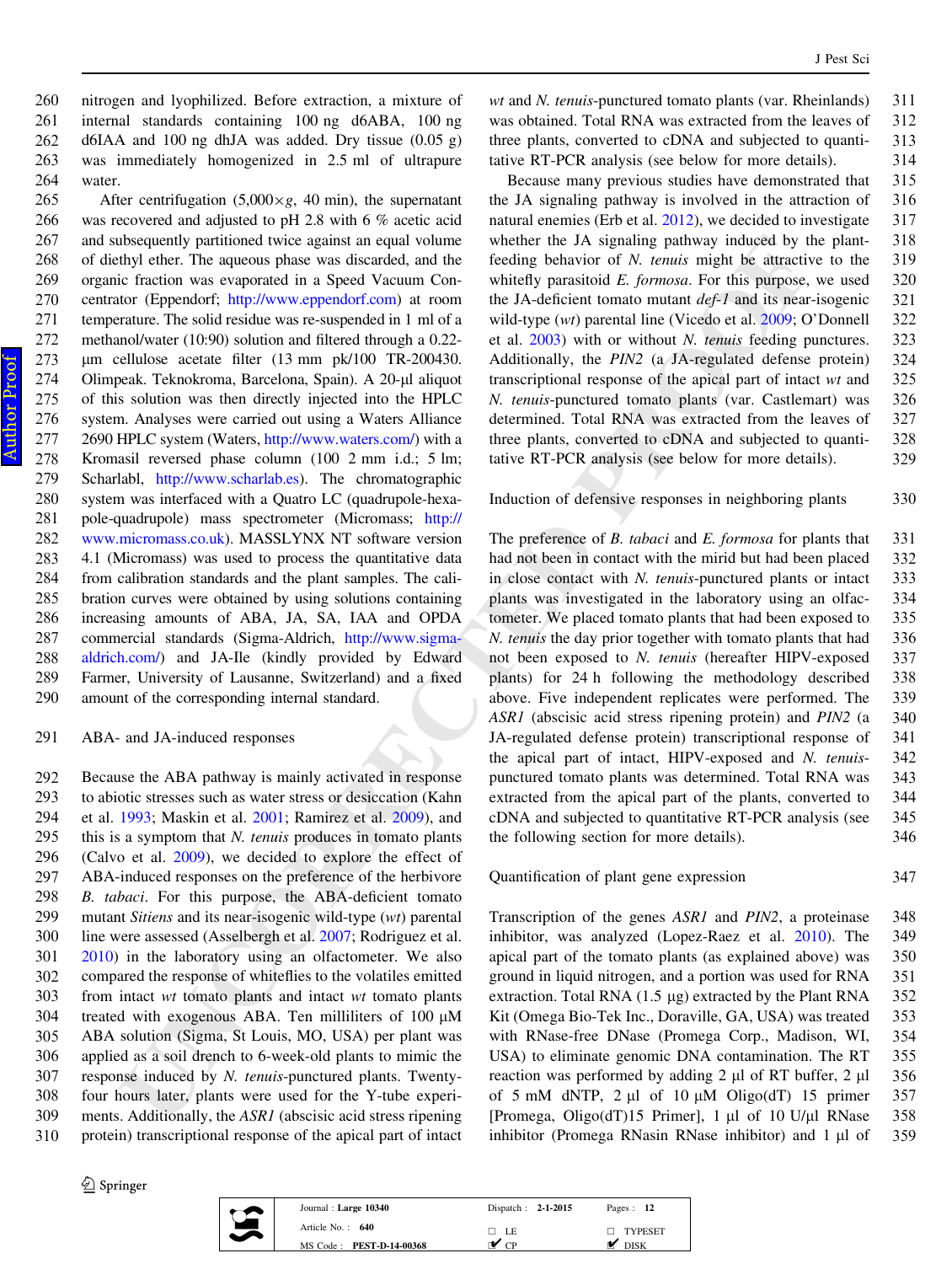Omniscript reverse transcriptase (Qiagen, Barcelona, Spain). The reaction mixture was incubated at 37 C for 60 min. Complementary DNA from the RT reaction, diluted ten-fold, was used for qPCR. Forward and reverse 364 primers  $(0.3 \mu M)$  were added to 12.5  $\mu$ l of PCR SYBR 365 reaction buffer and 2  $\mu$ l of cDNA, then brought to 25  $\mu$ l total volume by Milli-Q sterile water (Takara Bio, Kyoto, Japan). Quantitative PCR was carried out using the Smart Cycler II (Cepheid, Sunnyvale, CA USA) sequence detector with standard PCR conditions. There were dif- ferences in the cycle numbers during the linear amplifica- tion phase for different samples. The data were transformed 372 with the formula  $2\Delta$ Ct. RT-qPCR analysis was performed at least three times using sets of cDNA samples of inde- pendent experiments. Expression of EF1 (elongation fac- tor-1) was used as a standard control gene for normalization. The nucleotide sequences of the gene-spe-cific primers are described in Table S1.

#### 378 Data analyses

379  $\chi^2$  Tests were used to test the hypothesis that the distri-380 bution of side-arm choices between pairs of odors deviated 381 from a null model where odor sources were chosen with 382 equal frequency. Females that did not make a choice were 383 excluded from the statistical analysis. The results were 384 expressed as the mean  $\pm$  SE. Significant differences 385  $(P < 0.05)$  were determined with a one-tailed Student's 386 t test performed in a pairwise manner for the concentration 387 of each phytohormone. One-way ANOVA followed by a 388 comparison of means (Tukey's test) was applied to identify 389 differences in the transcriptional responses of the ASR1 and 390 PIN2 genes in the apical parts of intact, induced and N. 391 tenuis-feeding punctured tomato plants.

#### 392 Results

#### 393 N. tenuis feeding influences B. tabaci plant selection

 Whitefly females were attracted to the odor of tomato plants 395 over clean air  $\chi^2 = 18.29, P < 0.0001$ ; Fig. 1a) in a Y-tube olfactometer. Plants experiencing N. tenuis feeding activity proved to be less attractive to *B. tabaci* than intact plants 398  $(\chi^2 = 6.25, P = 0.0124;$  Fig. 1a). The repellence effect of N. tenuis per se was discarded based on the results of the first test where whitefly females were offered intact tomato plants that were either empty or contained two couples of N. tenuis each in two double-layer gauze bags (to prevent 403 plant feeding)  $\chi^2 = 1.724$ ,  $P = 0.1892$ ; Fig. 1a), indicating that whiteflies were not able to detect the mere presence of

An additional semi-field choice test simulating com- 408 mercial N. tenuis releases in tomato crops confirmed that 409 whiteflies avoided N. tenuis-punctured tomato plants 410  $(t = 5.724, P < 0.0001;$  Fig. [1b](#page-6-0)). 411

| <i>N. tenuis</i> plant feeding modifies the plant | 412 |
|---------------------------------------------------|-----|
| phytohormone profile                              | 413 |

The endogenous levels of ABA  $(t = 3.459, P = 0.0086;$  414 Fig. [2](#page-7-0)a) and the components of the JA pathway 12-oxo- 415 phytodienoic acid (OPDA, a precursor of JA; Fig. [2](#page-7-0)b) and 416 isoleucine conjugate of JA (JA-Ile, the bioactive form of 417 JA; Fig. [2](#page-7-0)c) were higher in the apical part of N. tenuis - 418 punctured plants  $(t = 2.472; P = 0.0386$  and  $t = 3.936;$  419  $P = 0.0043$  for OPDA and JA-Ile, respectively). Despite 420 the trend of increased JA concentration in N. tenuis - 421 punctured plants, the difference was not significant 422  $(t = 1.410, P = 0.1962;$  Fig. 2d), probably as a conse- 423 quence of its conversion to other metabolic sinks such as 424 JA-Ile (Fig. 2c). The levels of salicylic acid (SA) were 425 similar in both treatments  $(t = 0.9849, P = 0.1760; 426$ Fig. 2f). In contrast, the indole-3-acetic acid (IAA) content 427 was lower in *N. tenuis-punctured plants*  $(t = 2.662, 428)$  $P = 0.0287$  $P = 0.0287$  $P = 0.0287$ ; Fig. 2e). Therefore, alteration of the phyto- 429 hormone profiling of tomato plants by N. tenuis activity 430 was demonstrated. 431

#### ABA-induced repellence on whiteflies 432

). Outside P[C](#page-6-0)R was carried out single S fants to example the space of evolve single to which satisfy  $P = 0.004$  for  $P = 0.004$  for  $P = 0.004$  for  $P = 0.004$  for  $P = 0.004$  for  $P = 0.004$  for  $P = 0.004$  for  $P = 0.004$  for Given a choice between intact wt plants and N. tenuis-- 433 punctured wt plants, B. tabaci chose the plant not in contact 434 with the mirid ( $\chi^2 = 22.22$ ,  $P < 0.001$ ; Fig. [3a](#page-8-0)), as 435 expected from the results above. The ABA mutant tomato 436 plants were preferred over the intact wt plants by whiteflies 437  $(\chi^2 = 10.29, P = 0.0013;$  $(\chi^2 = 10.29, P = 0.0013;$  $(\chi^2 = 10.29, P = 0.0013;$  Fig. 3a). Accordingly, whiteflies 438 did not show a significant preference ( $\chi^2 = 0.2857$ , 439  $P = 0.5930$ ; Fig. [3a](#page-8-0)) for ABA-mutant plants that were or 440 were not exposed to mirids. The ABA-mutant tomato 441 plants with N. tenuis feeding punctures were preferred over 442 *N. tenuis-punctured wt plants*  $(\chi^2 = 18.00, P < 0.001;$  443 Fig. 3a). A strongly significant B. tabaci preference was 444 observed for plants that were not watered with exogenous 445 ABA  $(\chi^2 = 30.41, P < 0.001;$  $(\chi^2 = 30.41, P < 0.001;$  $(\chi^2 = 30.41, P < 0.001;$  Fig. 3a). Transcriptional 446 analysis showing that *N. tenuis-punctured plants expressed* 447 higher levels of the ABA-responsive *ASR1* gene than intact 448 plants confirmed that the insect-infested plants contained 449 higher levels of the phytohormone ABA  $(t = 2.228, 450)$  $P = 0.0449;$  Fig. [3](#page-8-0)b). 451



| Journal: Large 10340     | Dispatch: $2-1-2015$ | Pages: 12      |
|--------------------------|----------------------|----------------|
| Article No.: $640$       | $\Box$ LE            | $\Box$ TYPESET |
| MS Code: PEST-D-14-00368 | $\overline{CP}$      | <b>DISK</b>    |

<sup>2</sup> Springer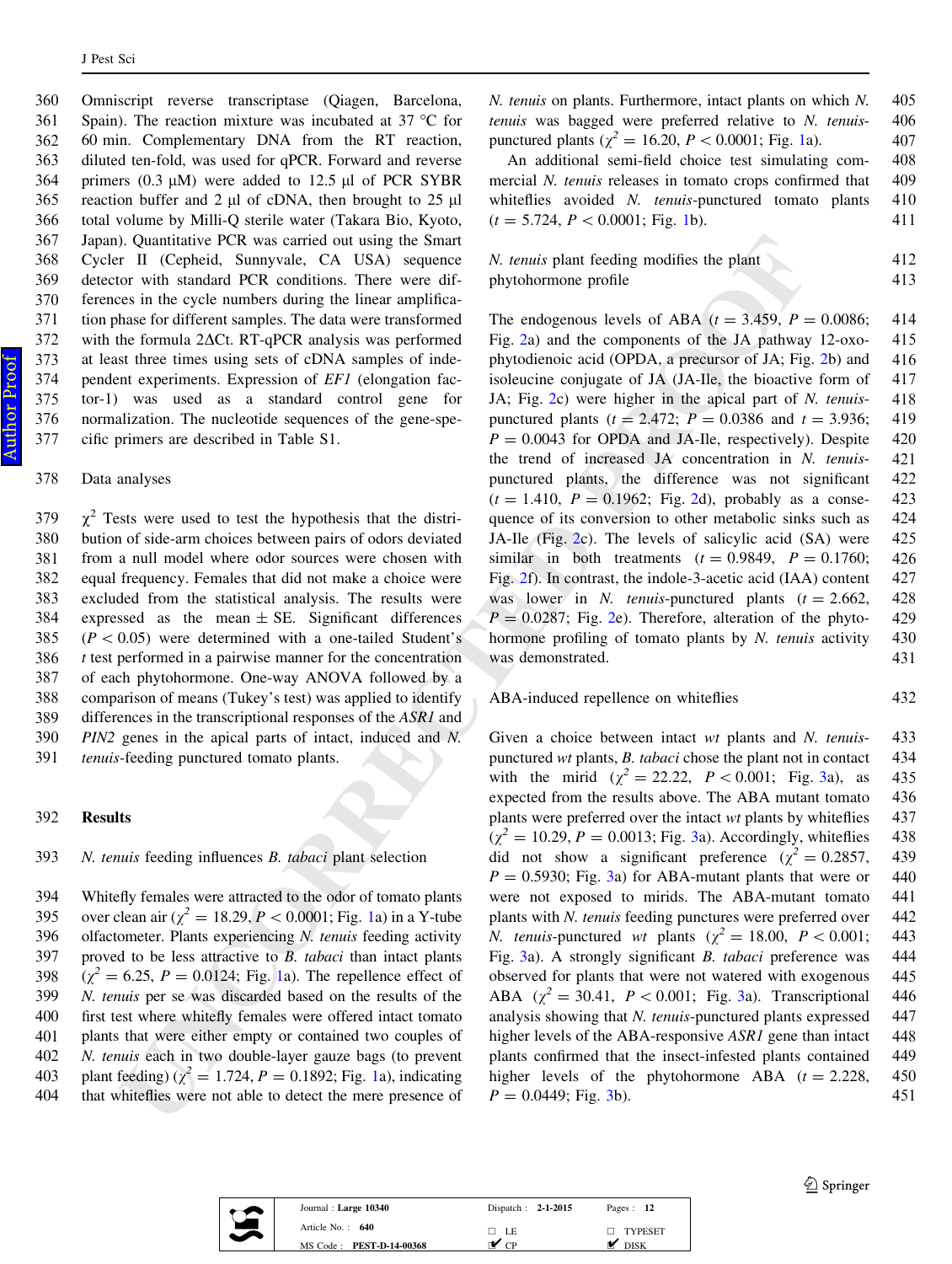<span id="page-6-0"></span>

Fig. 1 Bemisia tabaci plant selection mediated by Nesidiocoris tenuis. a Response of the herbivore B. tabaci females in a Y-tube olfactometer when exposed to intact tomato plants, intact tomato plants containing two pairs of the zoophytophagous N. tenuis in two double-layer gauze bags (to prevent plant feeding and oviposition) (N. tenuis-bagged plant) or tomato plants that had been exposed to 25 N. tenuis adults for 24 h prior to the assay (N. tenuis-punctured plants).

#### 453 452 formosa JA-induced attraction of the parasitoid Encarsia

454 The wasp E. formosa significantly chose N. tenuis-punc-455 tured wt plants or intact wt plants (Fig. 4a;  $\chi^2 = 30.41$ , 456  $P < 0.001$ ) over JA-deficient mutant plants whether in 457 contact with the mirids ( $\chi^2 = 30.41, P < 0.001$ ; Fig. 4a) or 458 not  $\left(\chi^2 = 30.41, P < 0.001\right)$ ; Fig. 4a). To confirm that N. 459 tenuis-punctured plants had higher JA expression, the PIN2 460 transcriptional response of the apical part of both types of 461 tomato plants was analyzed  $(t = 5.112, P = 0.035;$ [4](#page-8-0)62 Fig. 4b). This clear effect showed that N. tenuis activity 463 resulted in attraction of the parasitoid E. formosa.

464 *N. tenuis-punctured plants induce plant defenses* 465 in intact plants

used attraction of the parasitoid *Encyclencial*<br>
was related geness were distant of the attaction of the parameter, the annot predictor  $N$ . *tenuis*-puns<br>
was related geness were distant with parts of the signal of the 466 The whitefly *B. tabaci* did not show any preference between 467 HIPV-exposed plants or intact plants ( $\chi^2 = 0.00$ ,  $P = 1$ ; 468 Fig. [5](#page-9-0)a). However, the parasitoid E. formosa was significantly 469 attracted to HIPV-exposed tomato plants relative to intact ones 470  $\left(\chi^2 = 14.00, P = 0.0002; \text{Fig. 5a}.$  To confirm the hypothesis 471 that exposure to HIPVs from N. tenuis-damaged plants indu-472 ces defenses of intact plants, we measured the transcriptional 473 response of the genes ASR1 and PIN2 as a measure of ABA 474 and JA expression, respectively, for intact, HIPV-exposed and 475 *N. tenuis-punctured plants as in the above experiments. The* 476 two studied genes, *ASR1* ( $F = 19.33, P = 0.0009$ ; Fig. 5b) 477 and *PIN2* ( $F = 20.79$ ,  $P = 0.0004$ ; Fig. 5c), were upregu-478 lated when the tomato plant was exposed to HIPVs from N. 479 tenuis-damaged plants, as demonstrated above. More inter-480 estingly, and in accordance with the results obtained in the

 $\circled{2}$  Springer

Significant differences based on a  $\chi^2$  test are marked with (\*)  $(P < 0.001)$ . **b** Number of *B. tabaci* adults per plant  $(X \pm SE)$ captured 24 h after releasing 100 B. tabaci in the center of a circle in which three intact plants and three N. tenuis-punctured plants were evenly distributed inside a cage. Significant differences based on a t test are marked with (\*) ( $P < 0.001$ )

olfactometer, the amounts of these two transcripts of defense- 481 related genes were different in HIPV-exposed plants com- 482 pared to *N. tenuis*-punctured plants. The induction of defenses 483 had no effect on *ASR1* expression compared with intact plants, 484 while *PIN2* reached the same levels in HIPV-exposed and N. 485 tenuis-punctured plants, confirming the potential of HIPVs 486 from *N. tenuis*-damaged plants to activate plant defenses in 487 neighboring, undamaged plants via JA, resulting in attraction 488 of parasitoids. 489

#### Discussion 490

During the last decade, biological control programs using 491 mirids (Calvo et al.  $2012a$ ), which can feed on both plant 492 tissues and insect prey (Castañé et al. [2011\)](#page-11-0), have been 493 effectively implemented in greenhouse tomatoes and other 494 crops. To date, the success of these predators has been 495 mainly attributed to their efficient predation of a wide 496 range of important pests (Urbaneja et al. [2009](#page-11-0); Calvo et al. 497 2012b; Pérez-Hedo and Urbaneja [2014](#page-11-0)) and to their phy- 498 tophagy (Calvo et al. [2009](#page-10-0)), which allows them to become 499 established prior to pest appearance and to maintain their 500 populations in periods of prey scarcity. Remarkably, N. 501 tenuis was formerly considered a tomato pest because of 502 feeding-based damage such as necrotic rings in apical 503 stems (Raman and Sanjayan [1984](#page-11-0); Calvo et al. [2009\)](#page-10-0) when 504 prey is scarce. However, thanks to proper management 505 (exhaustive monitoring and adoption of corrective mea- 506 sures when needed), this predator has shifted from being 507 considered a pest to becoming a key biological control 508 agent for successful pest management (Calvo et al. [2012a](#page-11-0)). 509

| Journal: Large 10340 |
|----------------------|
| Article No.: 640     |
| MS Code: PEST-D      |

| Journal: Large 10340     | Dispatch: $2-1-2015$ | Pages: 12         |
|--------------------------|----------------------|-------------------|
| Article No.: 640         | $\Box$ LE            | $\Box$ TYPESET    |
| MS Code: PEST-D-14-00368 | r✔ cp                | $\mathbf{M}$ disk |
|                          |                      |                   |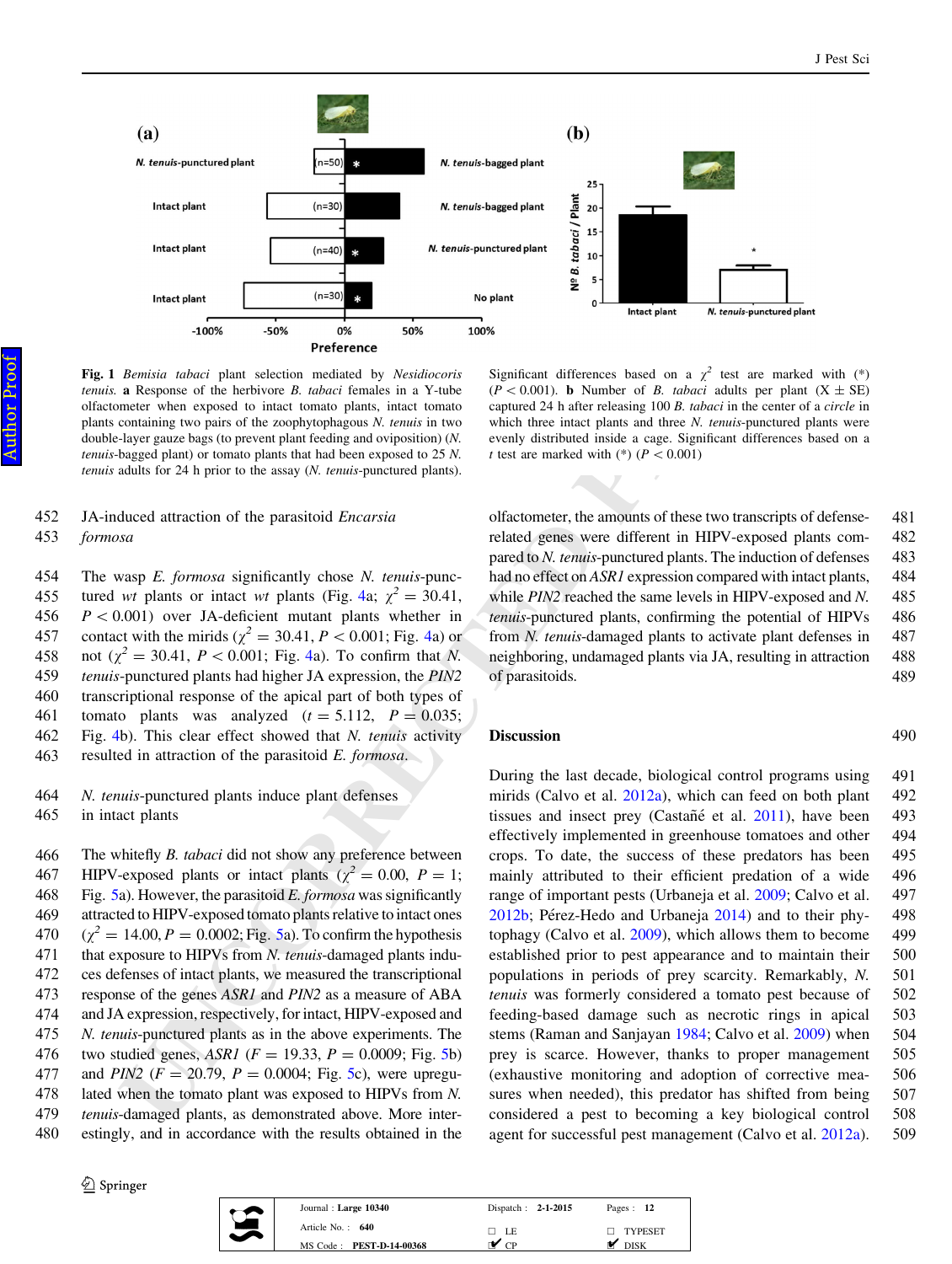<span id="page-7-0"></span>

Fig. 2 Effect of Nesidiocoris tenuis injury on different phytohormone levels of a ABA, b OPDA, c JA-Ile d JA, e IAA and f SA in the apical part of tomato plants. The results shown are mean hormone

levels of five independent analyses  $\pm$  SE ( $n = 5$ ). Significant differences based on a *t* test are marked with  $(*)$  ( $P < 0.05$ )

510 Our results (see Fig. 6 for a graphical summary) confirm that the activity of a zoophytophagous insect induces a physiological response in plants (Kessler and Baldwin [2004;](#page-11-0) Halitschke et al. 2011) similar to that induced by strictly phytophagous mirid species (Rodriguez-Saona et al. 2002). Specifically, the insect triggers synthesis of HIPVs, which make plants less attractive to herbivores, attract natural enemies and induce defenses in neighboring plants, which undoubtedly strongly contribute to the suc- cess of these predators as invertebrate biological control 520 agents.

 Our results confirmed that the plant-feeding behavior of 522 N. tenuis significantly changed the phytohormone levels of tomato plants. The zoophytophagous predator activates the ABA, IAA and JA signaling pathways. However, levels of the phytohormone SA, which has been considered an her- 525 bivore repellent in many previous studies (Erb et al. [2012](#page-11-0)), 526 were not significantly different between N. tenuis-punc- 527 tured plants and intact plants. Wei et al. ([2014\)](#page-12-0) demon- 528 strated that there are antagonistic effects of SA-mediated 529 responses on JA-mediated responses and vice versa. In 530 addition, the dose and timing of phytohormone levels may 531 affect the behavioral responses of an herbivore. Therefore, 532 the crosstalk between SA- and JA-dependent defense 533 responses to plant feeding by N. tenuis deserves further 534 research. 535

Although ABA involvement in multiple physiological 536 processes in response to abiotic stresses and pathogen 537 attacks has been shown (Leung and Giraudat [1998](#page-11-0); Erb 538 et al. [2012\)](#page-11-0), its relationship to herbivory is still poorly 539



| Journal: Large 10340     | Dispatch: $2-1-2015$ | Pages: 12   |
|--------------------------|----------------------|-------------|
| Article No.: 640         | □ LE                 | TYPESET     |
| MS Code: PEST-D-14-00368 |                      | <b>DISK</b> |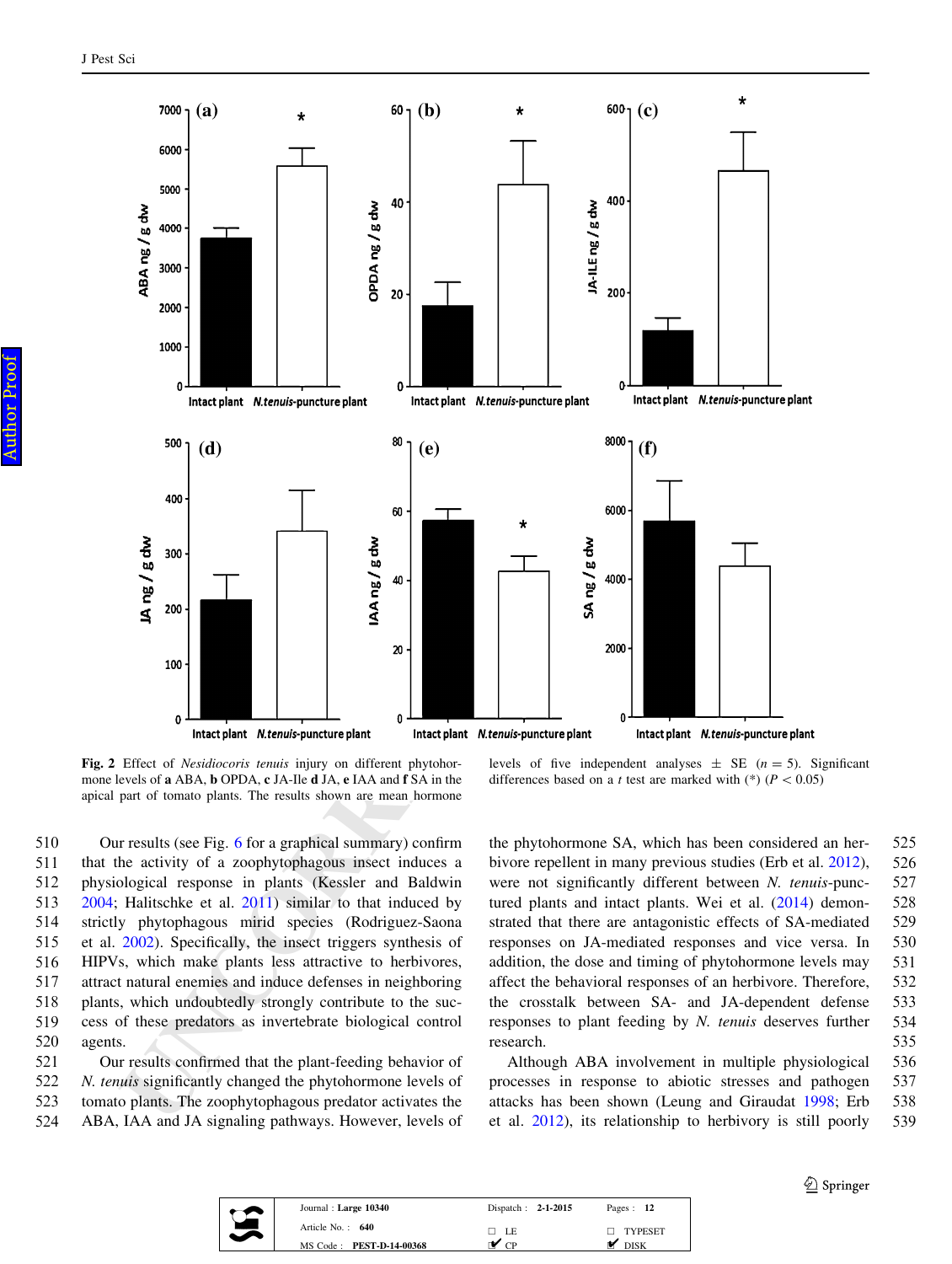<span id="page-8-0"></span>

Fig. 3 ABA-induced non-attraction of whiteflies. a Response of the herbivore Bemisia tabaci females in a Y-tube olfactometer when exposed to ABA-deficient mutant tomato plants or their near isogenic wild type (wt plant), which were with the zoophytophagous Nesidiocoris tenuis (N. tenuis-punctured plants) or without (intact plants) contact with N. tenuis or wt plant irrigated with 10 ml of 100  $\mu$ M ABA 24 h before the assay. Significant differences using a  $\chi^2$  test are marked with  $(*)$  ( $P < 0.001$ ). **b** Transcriptional response of the apical

part of intact wt and N. tenuis-punctured tomato plants (var. Rheinlands) for the ASR1 gene, which is ABA responsive. Transcript levels were normalized to the expression of EF1 a measured in the same sample. Data are presented as a mean of three independent analyses of transcript expression relative to the housekeeping gene plants  $\pm$  SE (*n* = 3). Significant differences using a *t* test are marked with  $(*) (P < 0.05)$ 



Fig. 4 JA-induced attraction to the parasitoid Encarsia formosa. a Response of E. formosa females in a Y-tube olfactometer when exposed to JA-mutant tomato plants or their near isogenic wild type (wt plants) in contact with the zoophytophagous Nesidiocoris tenuis (N. tenuis-punctured plants) or not in contact (intact plants) with N. tenuis. Significant differences using a  $\chi^2$  test are marked with (\*)

 $(P < 0.001)$ . **b** PIN2 transcriptional response, which is JA responsive, in the apical part of intact wt and N. tenuis-punctured tomato plants (var. Castlemart). The data are presented as the mean of three independent analyses of transcript expression relative to housekeeping gene plants  $\pm$  SE (*n* = 3). Significant differences based on a *t* test are marked with  $(*)$   $(P < 0.05)$ 

 documented (Bodenhausen and Reymond 2007). Our 541 results show that *B. tabaci* did not reject induced tomato plants where the ABA pathway, as opposed to the JA pathway, had not been altered. We have demonstrated that an intact ABA pathway, which is the pathway activated by N. tenuis activity, is needed to make the plant less attrac- tive to whiteflies, while JA is not directly related to this antixenotic response. The ABA pathway is mainly acti- vated in response to abiotic stresses such as water stress or desiccation (Kahn et al. [1993;](#page-11-0) Maskin et al. [2001;](#page-11-0) Ramirez

 $\textcircled{2}$  Springer

| ◚ | Journal: Large 10340     | Dispatch: $2-1-2015$ | Pages: 12   |
|---|--------------------------|----------------------|-------------|
|   | Article No.: 640         | - LE<br>$\Box$       | TYPESET     |
|   | MS Code: PEST-D-14-00368 | CD                   | <b>DISK</b> |

et al. 2009). Therefore, the ABA pathway signaling acti- 550 vated by N. tenuis could simply be the response of the 551 tomato plant to water-content reduction (and logically 552 other supplementary nutrients) caused by feeding of N. 553 tenuis, which is mostly detectable in the form of necrotic 554 rings in the apical stems of the plant (Castañé et al. [2011](#page-11-0)). 555 Therefore, it might be reasonable that whiteflies recognize 556 plants emitting HIPVs triggered through the ABA pathway 557 as stressed plants and consequently as less suitable for the 558 progeny. Another possible explanation for B. tabaci 559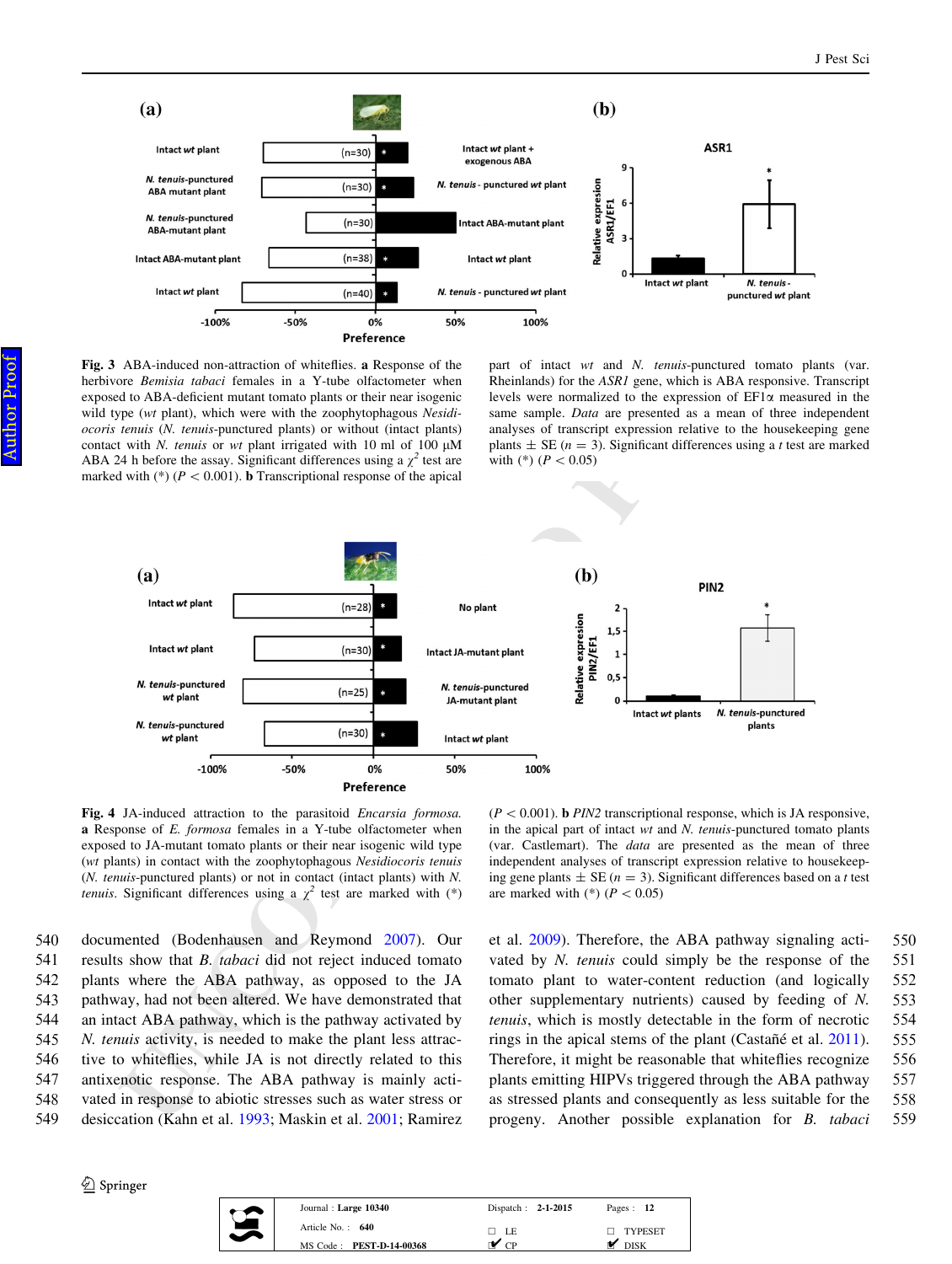<span id="page-9-0"></span>

Fig. 5 Nesidiocoris tenuis-punctured plant induces plant defenses in intact plants. a Response of the herbivore Bemisia tabaci and the parasitoid Encarsia formosa females in a Y-tube olfactometer when exposed to intact and induced (plants that had not been in contact with the mirid but had been placed in close contact with  $N$ . tenuis-punctured plants for 24 h) tomato plants. Significant differences based on a  $\chi^2$  test are marked with  $(*)$   $(P < 0.001)$ . **b** and **c** ASR1 (**b**) and PIN2 ( c) transcriptional responses, which are ABA and JA responsive, respectively, in the apical part of intact, induced and N. tenuispunctured tomato plants. Data are presented as the mean of four independent analyses of transcript expression relative to a housekeeping gene  $\pm$  SD (*n* = 4). Different *letters* over the *bars* indicate significant differences ( $P < 0.05$ ) based on Tukey comparisons

 rejection is that heavily B. tabaci-infested tomato plants could induce a plant response similar to that caused by N. tenuis, i.e., activation of the ABA pathway, given that both hemipterans have piercing-sucking mouthparts and feed on vascular bundles, particularly phloem tissue and the neighboring parenchyma cells (Raman and Sanjayan 1984 ; Walker 2010). Thus, whiteflies could also identify plants emitting HIPVs triggered by the ABA pathway signaling as plants already highly populated by conspecific whiteflies, which would impair the successful development of their progeny through increased competition. However, further research is required to distinguish between these two 572 AQ2 hypotheses.

The endogenous JA levels of the tomato plant strongly 573 affected the response of the parasitoid  $E$ . formosa. This 574 parasitoid significantly exhibited a preference for N. ten- 575 uis-punctured plants, which have higher JA expression 576 relative to intact plants. Previous studies have demon- 577 strated the role of JA in indirect defense mechanisms, 578 which results in attraction of natural enemies to plants 579 (Heil [2008;](#page-11-0) Dicke [2009](#page-11-0)). The reason why this whitefly 580 parasitoid is capable of detecting N. tenuis-punctured 581 plants is unlikely to be related to the presence of the 582 zoophytophagous predator, given that on those plants the 583 parasitoid would encounter a lower whitefly population. 584 Therefore, we believe that the parasitoid is able to relate 585 the presence of HIPVs triggered by the activation of JA 586 pathway with a high presence of suitable hosts on these 587 plants, which induces physiological defense responses as 588 we hypothesized above. 589

We have observed that tomato plants activate defense 590 systems because of the wounding by N. tenuis. It is known 591 that some plants appear to respond to environmental cues 592 that reliably indicate an increased probability of attack 593 before they actually experience an herbivore or pathogen 594 (Frost et al. [2008](#page-11-0); Muroi et al. [2011](#page-11-0); Shiojiri et al. [2012](#page-11-0)). 595 We initially wondered whether HIPVs from N. tenuis-- 596 infested plants could induce plant defenses in neighboring, 597 uninfested tomato plants and therefore could activate the 598 mechanisms of avoidance of *B. tabaci* and attraction of *E.* 599 formosa. As noted earlier, our results show that B. tabaci 600 did not reject HIPV-exposed plants, while the parasitoid 601 was strongly attracted by HIPV-exposed plants. Further 602 research is needed to better understand the variables 603 associated with this interesting phenomenon both from a 604 basic point of view (why only the JA pathway is activated) 605 and for application in crop protection practices (how long 606 the plant's response to HIPVs is effective).  $A$ Q3 $507$ 

The apical IAA content was also increased in N. tenuis-- 608 punctured plants. This phytohormone coordinates devel- 609 opment in plants (Sachs and Thimann [1967\)](#page-11-0). Therefore, we 610 hypothesize that *N. tenuis* feeding on the apex, which may 611 affect plant growth, partially blocks auxin-mediated apical 612 dominance. However, whether IAA is mediating an effect 613 (repellence or attraction) on herbivores or natural enemies 614 needs further research. 615

In summary, we have proven that the zoophytophagous 616 predator *N. tenuis* induces plant benefits not only directly 617 by its entomophagy but also indirectly by its phytophagy 618 through an increase in the attraction of the whitefly para- 619 sitoid *E. formosa* (an indirect mechanism of defense) and 620 antixenosis to B. tabaci (a direct mechanism of resistance). 621 Furthermore, chemical attraction of a natural enemy could 622 be induced in neighboring plants. Our results might be one 623 reasonable explanation for the great success achieved by N. 624 tenuis as a key biocontrol agent in tomatoes. 625



| Journal: Large 10340     | Dispatch : 2-1-2015 | Pages: 12      |
|--------------------------|---------------------|----------------|
| Article No.: 640         | $\Box$ LE           | $\Box$ TYPESET |
| MS Code: PEST-D-14-00368 | r✔ cp               | $\sim$ disk    |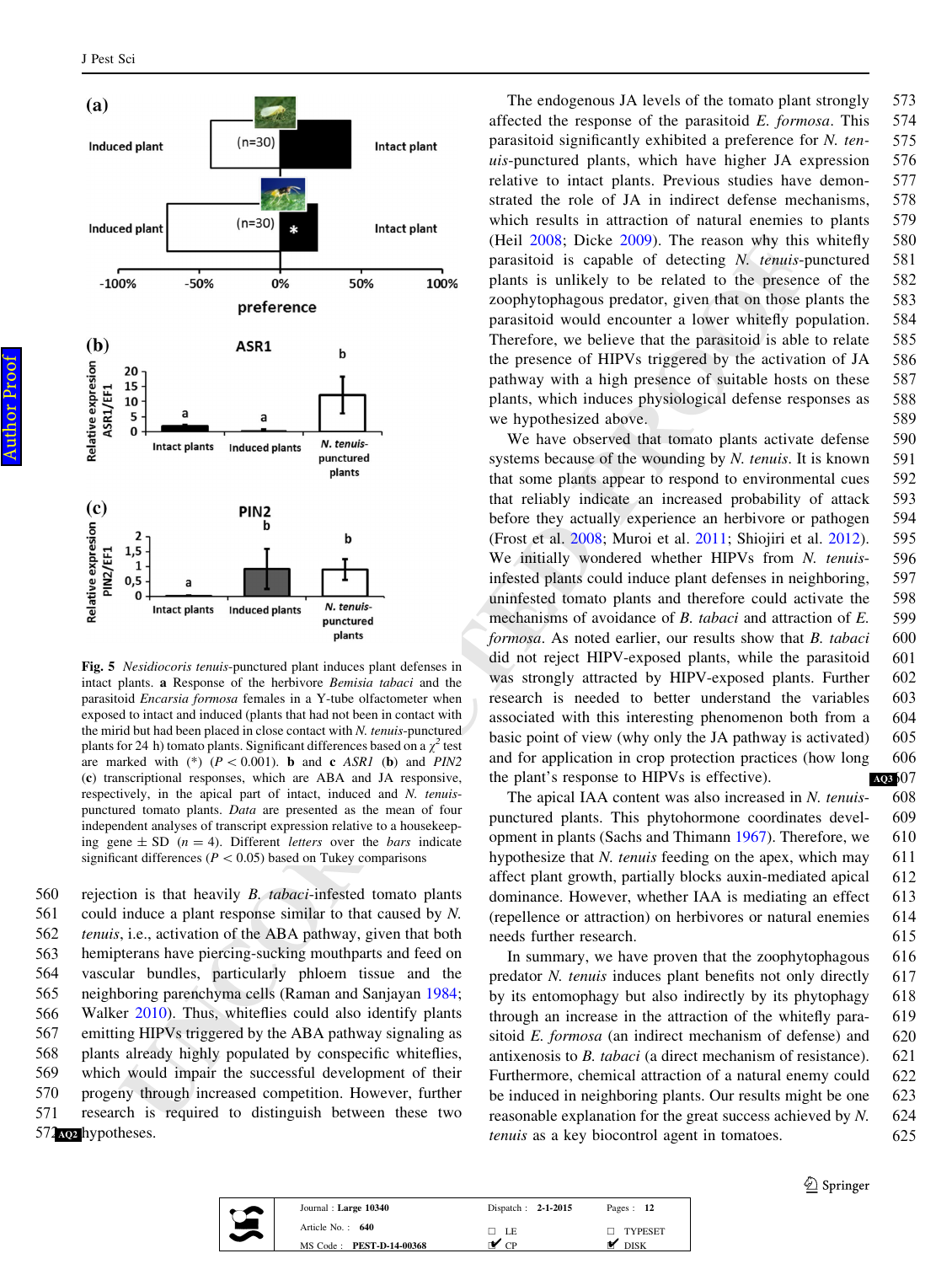<span id="page-10-0"></span>

Fig. 6 A conceptual model of plant benefits indirectly caused by the zoophytophagous predator Nesidiocoris tenuis. At the top left of the flow chart, a relaxed tomato plant is induced by  $N$ . tenuis feeding.  $N$ . tenuis feeding activated abscisic acid (ABA) and jasmonic acid (JA) signaling pathways in tomato plants, which resulted in a non-

#### 626 Author contribution statement

 MP-H and AU designed the research. All authors per- formed the research, and MP-H and AU wrote the paper. MP-H, VF and AU analyzed the data. All authors com-mented on the manuscript.

631 **Acknowledgments** The research leading to these results was funded 632 by the European Union Seventh Framework Programme (FP7/ 632 by the European Union Seventh Framework Programme (FP7/633 2007–2013) under grant agreement no. 265865, the Spanish Ministry 633 2007–2013) under grant agreement no. 265865, the Spanish Ministry<br>634 of Science and Innovation (AGL2011-30538-C03) and the Con-634 of Science and Innovation (AGL2011-30538-C03) and the Con-<br>635 selleria d'Agricultura Pesca i Alimentació de la Generalitat Valen-635 selleria d'Agricultura, Pesca i Alimentació de la Generalitat Valen-<br>636 ciana. The authors thank Virginia Pedroche (IVIA) and Blas Agut 636 ciana. The authors thank Virginia Pedroche (IVIA) and Blas Agut 637 (UJI) for their technical assistance. Javier Calvo (KOPPERT BS) for  $637$  (UJI) for their technical assistance, Javier Calvo (KOPPERT BS) for the supply of insects. Universitat Jaume I-SCIC for technical support 638 the supply of insects, Universitat Jaume I-SCIC for technical support 639 and two anonymous reviewers for their valuable comments on a 639 and two anonymous reviewers for their valuable comments on a 640 previous version of this manuscript. previous version of this manuscript.

|     | 642 of interest. | 641 Conflict of interest The authors declare that they have no conflict |
|-----|------------------|-------------------------------------------------------------------------|
| 643 |                  |                                                                         |

preference effect on the whitefly B. tabaci and in attraction of the whitefly parasitoid *Encarsia formosa*. Some of the chemical changes in the punctured plant may act as wound signals to undamaged adjacent tomato plants. The JA pathway is activated in induced tomato plants, which results in attraction to the parasitoid E. formosa

#### References 644

- Asselbergh B, Curvers K, Franca SC, Audenaert K, Vuylsteke M, Van 645<br>Breusegem F, Hofte M (2007) Resistance to *Botrytis cinerea* in 646 Breusegem F, Hofte M (2007) Resistance to *Botrytis cinerea* in 646<br>sitiens an abscisic acid-deficient tomato mutant involves timely 647 sitiens, an abscisic acid-deficient tomato mutant, involves timely 647<br>production of hydrogen peroxide and cell wall modifications in 648 production of hydrogen peroxide and cell wall modifications in 648<br>the epidermis. Plant Physiol 144:1863–1877 649 the epidermis. Plant Physiol 144:1863-1877
- Bennett RN, Wallsgrove RM (1994) Secondary metabolites in plant 650 defense-mechanisms. New Phytol 127:617–633 651 defense-mechanisms. New Phytol 127:617–633 651<br>
enhausen N. Reymond P (2007) Signaling pathways controlling 652
- Bodenhausen N, Reymond P (2007) Signaling pathways controlling 652 induced resistance to insect herbivores in *Arabidopsis*. Mol Plant 653 induced resistance to insect herbivores in Arabidopsis. Mol Plant Microbe Interact 20:1406–1420<br>wenture G. VanDoorn A. Baldwin IT (2011) Herbivore-associated 655
- Bonaventure G, VanDoorn A, Baldwin IT (2011) Herbivore-associated 655 elicitors: FAC signaling and metabolism. Trends Plant Sci 16:294–299 656<br>10 VHP, van Lenteren JC, Lins JC, Calixto AM, Montes FC, 657
- Bueno VHP, van Lenteren JC, Lins JC, Calixto AM, Montes FC, Silva DB, Santiago LD, Pérez LM (2013) New records of Tuta 658 absoluta (Meyrick) (Lepidoptera: Gelechiidae) predation by 659 absoluta (Meyrick) (Lepidoptera:Gelechiidae) predation by 659<br>Brazilian Heminteran predatory bugs J App Entomol 137:29–34 660
- Brazilian Hemipteran predatory bugs. J App Entomol 137:29–34 660<br>0 J. Blockmans K. Stansly PA. Urbaneia A (2009) Predation by 661 Calvo J, Blockmans K, Stansly PA, Urbaneja A (2009) Predation by 661<br>Nesidiocoris tenuis on Bemisia tabaci and injury to tomato. 662 Nesidiocoris tenuis on Bemisia tabaci and injury to tomato. 662<br>Biocontrol 54:237–246 663 Biocontrol 54:237-246



| Journal: Large 10340     | Dispatch: $2-1-2015$ | Pages: 12      |
|--------------------------|----------------------|----------------|
| Article No.: 640         | □ LE                 | $\Box$ TYPESET |
| MS Code: PEST-D-14-00368 | $\overline{CP}$      | <b>DISK</b>    |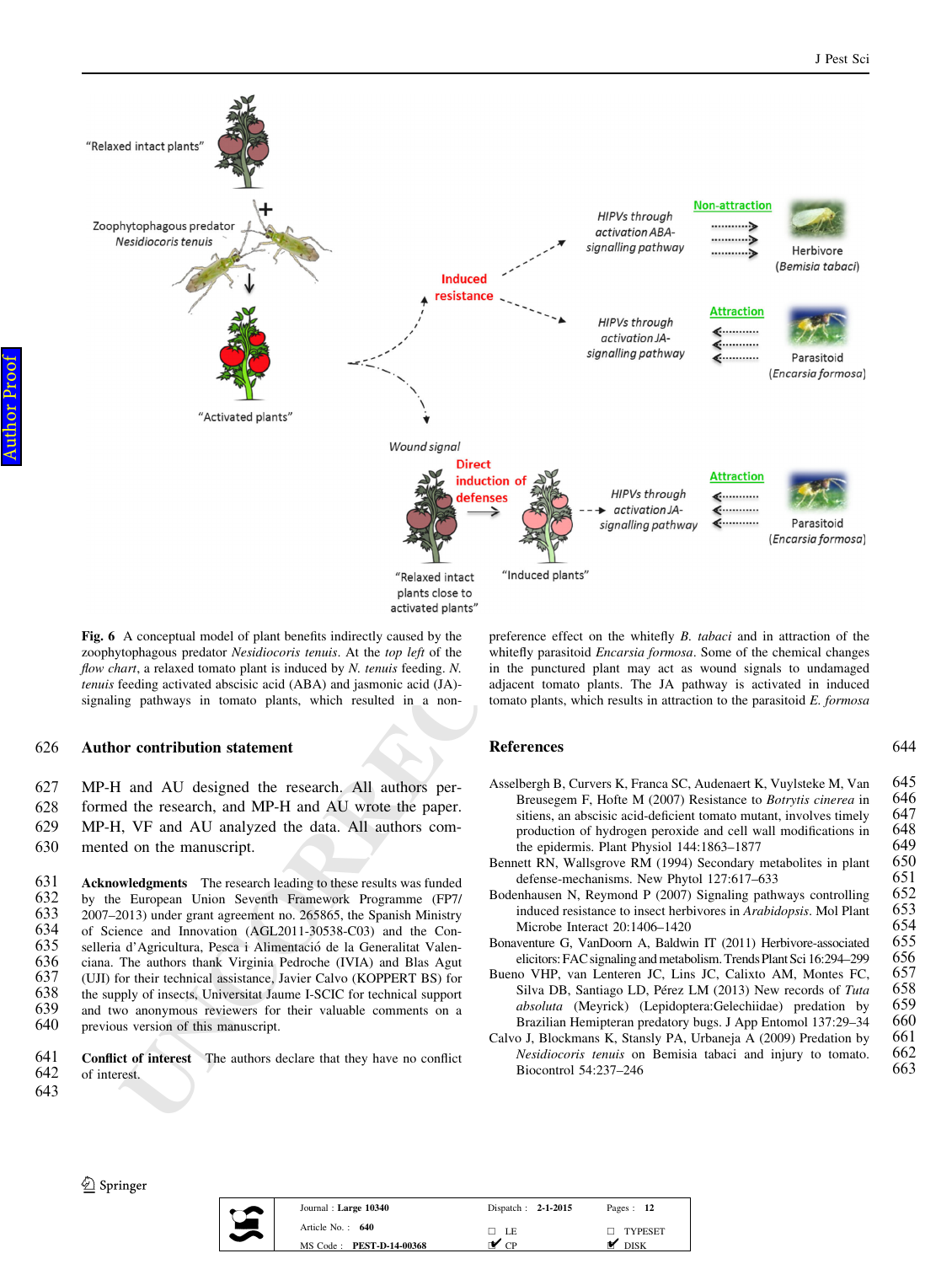- <span id="page-11-0"></span>664 Calvo FJ, Lorente MJ, Stansly PA, Belda JE (2012a) Preplant release<br>665 of *Nesidiocoris tenuis* and supplementary tactics for control of 665 of *Nesidiocoris tenuis* and supplementary tactics for control of 666 Tuta absoluta and Bemisa tabaci in greenhouse tomato. Entomol 666 Tuta absoluta and Bemisa tabaci in greenhouse tomato. Entomol 667 Exp Appl 143:111-119 667 Exp Appl 143:111-119<br>668 Calvo EL Soriano I Bolckr
- 668 Calvo FJ, Soriano J, Bolckmans K, Belda JE (2012b) A successful<br>669 method for whitefly and Tuta absoluta control in tomato 669 method for whitefly and *Tuta absoluta* control in tomato.<br>670 Evaluation after two vears of application in practice. IOBC/ 670 Evaluation after two years of application in practice. IOBC/ 671 WPRS Bull 80:237-244<br>672 Castañé C, Arnó J, Gabarra
- 672 Castañé C, Arnó J, Gabarra R, Alomar O (2011) Plant damage to 673 vegetable crops by zoophytophagous mirid predators. Biol 674 Control 59:22–29<br>675 Chen MS (2008) In
- 675 Chen MS (2008) Inducible direct plant defense against insect 676 herbivores: a review. Insect Sci 15:101–114
- 677 Choh Y, Takabayashi J (2006) Herbivore-induced extrafloral nectar 678 production in lima bean plants enhanced by previous exposure to 678 production in lima bean plants enhanced by previous exposure to 679 volatiles from infested conspecifies. J Chem Ecol 32:2073–2077 volatiles from infested conspecifics. J Chem Ecol 32:2073-2077
- 680 Coll M (1996) Feeding and ovipositing on plants by an omnivorous 681 insect predator. Oecologia 105:214–220 681 insect predator. Oecologia 105:214–220<br>682 Coll M. Guershon M (2002) Omnivory in
- 682 Coll M, Guershon M (2002) Omnivory in terrestrial arthropods:<br>683 mixing plant and prev diets. Annu Rev Entomol 47:267–297 683 mixing plant and prey diets. Annu Rev Entomol 47:267–297
- 684 Davis JM, Gordon MP, Smit BA (1991) Assimilate movement 685 dictates remote sites of wound-induced gene-expression in 686 nonlar leaves Proc Natl Acad Sci USA 88:2393-2396 686 poplar leaves. Proc Natl Acad Sci USA 88:2393–2396
- 687 De Puysseleyr V, Hofte M, De Clercq P (2011) Ovipositing Orius 688 laevigatus increase tomato resistance against Frankliniella  $688$  laevigatus increase tomato resistance against *Frankliniella*  $689$  *occidentalis* feeding by inducing the wound response. Arth- $689$  *occidentalis* feeding by inducing the wound response. Arth-<br> $690$  Plant Int 5:71-80 690 Plant Int 5:71–80<br>691 Desneux N. Wainhero
- probable capacity prophysion<br>probable capacity and the same probable capacity in the same size of 4.1253-260<br>
only discussed in the same size of 4.1253-260<br>
Convention and the same size of 4.25 and 2000 helower labor only 691 Desneux N, Wajnberg E, Wyckhuys K, Burgio G, Arpaia S, Narváez-692 Vasquez C, González-Cabrera J, Catalán-Ruescas D, Tabone E. 692 Vasquez C, González-Cabrera J, Catalán-Ruescas D, Tabone E, 693 Frandon J, Pizzol J, Poncet C, Cabello T, Urbaneia A (2010) 693 Frandon J, Pizzol J, Poncet C, Cabello T, Urbaneja A (2010) 694 Biological invasion of European tomato crops by Tuta absoluta: 694 Biological invasion of European tomato crops by Tuta absoluta:<br>695 ecology, geographic expansion and prospects for biological<br>696 control I Pest Sci 83:197-215 696 control. J Pest Sci 83:197–215<br>697 Dicke M (2009) Behavioural and c
- 697 Dicke M (2009) Behavioural and community ecology of plants that 698 cry for help. Plant Cell Environ 32:654–665<br>699 Erb M. Meldau S. Howe GA (2012) Role of phyto
- 699 Erb M, Meldau S, Howe GA (2012) Role of phytohormones in insect-<br>700 specific plant reactions. Trends Plant Sci 17(5):250–259 700 specific plant reactions. Trends Plant Sci 17(5):250–259<br>701 Flors V. Ton J. van Doorn R. Jakab G. Garcia-Agustin P.
- 701 Flors V, Ton J, van Doorn R, Jakab G, Garcia-Agustin P, Mauch-702 Mani B (2008) Interplay between JA, SA and ABA signalling<br>703 during basal and induced resistance against *Pseudomonas* 703 during basal and induced resistance against *Pseudomonas*<br>704 syringae and *Alternaria brassicicola*. Plant J 54:81-92 704 syringae and *Alternaria brassicicola*. Plant J 54:81–92<br>705 Forcat S. Bennett MH. Mansfield JW. Grant MR (2008) A r
- 705 Forcat S, Bennett MH, Mansfield JW, Grant MR (2008) A rapid and 706 robust method for simultaneously measuring changes in the phytohormones ABA, JA and SA in plants following biotic and 707 phytohormones ABA, JA and SA in plants following biotic and 708 abiotic stress. Plant Methods 4:16<br>709 Frost CL Mescher MC, Carlson JE
- 709 Frost CJ, Mescher MC, Carlson JE, De Moraes CM (2008) Plant 710 defense priming against herbivores: getting ready for a different 711 battle. Plant Physiol 146:818–824 711 battle. Plant Physiol 146:818–824<br>712 Hairston NG, Smith FE, Slobodkin LB
- 712 Hairston NG, Smith FE, Slobodkin LB (1960) Community structure,<br>713 hope to prove that the control, and competition. Am Nat 94:421–425 713 population control, and competition. Am Nat 94:421–425<br>714 Halitschke R, Hamilton JG, Kessler A (2011) Herbivore-st
- Halitschke R, Hamilton JG, Kessler A (2011) Herbivore-specific 715 elicitation of photosynthesis by mirid bug salivary excretions in 716 the wild tobacco Nicotiana attenuata. New Phytol 191:528–535
- 716 the wild tobacco *Nicotiana attenuata*. New Phytol 191:528–535<br>717 Heil M (2008) Indirect defence via tritrophic interactions. New Phytol 717 Heil M (2008) Indirect defence via tritrophic interactions. New Phytol 718 178:41–61<br>719 Heil M. Ton J
- 719 Heil M, Ton J (2008) Long-distance signalling in plant defence. 720 Trends Plant Sci 13:264–272<br>721 Kahn TL, Fender SE, Bray EA, Oce
- 721 Kahn TL, Fender SE, Bray EA, Oconnell MA (1993) Characterization 722 of expression of drought and abscisic acid-regulated tomato 723 eenes in the drought-resistant species *Lycopersicon pennellii*. 723 genes in the drought-resistant species Lycopersicon pennellii. 724 Plant Physiol 103:597–605<br>725 Kessler A, Baldwin I (2004) E
- 725 Kessler A, Baldwin I (2004) Herbivore-induced plant vaccination. 726 Part I. The orchestration of plant defenses in nature and their 727 fitness consequences in the wild tobacco Nicotiana attenuata. The Technology of the consequences in the wild tobacco Nicotiana attenuata. 728 The Plant J 38:639–649
- Kratina P, LeCraw RM, Ingram T, Anholt BR (2012) Stability and 729 persistence of food webs with omnivory: is there a general 730 persistence of food webs with omnivory: is there a general 730 pattern? Ecosphere 3:50 731 pattern? Ecosphere 3:50 731<br>ng J. Giraudat J (1998) Abscisic acid signal transduction. Annu 732
- Leung J, Giraudat J (1998) Abscisic acid signal transduction. Annu 732 Rev Plant Phys 49:199–222<br>27 Paez JA Verhage A Fernandez I Garcia JM Azcon-Aguilar 734
- Lopez-Raez JA, Verhage A, Fernandez I, Garcia JM, Azcon-Aguilar 734 C, Flors V, Pozo MJ (2010) Hormonal and transcriptional 735 profiles highlight common and differential host responses to 736 profiles highlight common and differential host responses to 736 arbuscular mycorrhizal fungi and the regulation of the oxylipin 737 arbuscular mycorrhizal fungi and the regulation of the oxylipin 737<br>pathway. J Exp Bot 61:2589–2601 738 pathway. J Exp Bot 61:2589–2601 738
- Lu YH, Wu KM, Jiang YY, Guo YY, Desneux N (2012) Widespread 739 adoption of Bt cotton and insecticide decrease promotes 740<br>biocontrol services. Nature 487:362-365 741 biocontrol services. Nature 487:362–365<br>
xin L. Gudesblat GE. Moreno JE. Carrari FO. Frankel N. 742
- Maskin L, Gudesblat GE, Moreno JE, Carrari FO, Frankel N, 742<br>Sambade A, Rossi M, Jusem ND (2001) Differential expression 743 Sambade A, Rossi M, Iusem ND (2001) Differential expression 743 of the members of the Asr gene family in tomato (Lyconersicon 744 of the members of the Asr gene family in tomato (Lycopersicon esculentum). Plant Sci 161:739–746<br>Selink GJ, van Maanen R, van Steenpaal SEF, Janssen A (2008) 746
- Messelink GJ, van Maanen R, van Steenpaal SEF, Janssen A (2008) 746 Biological control of thrips and whiteflies by a shared predator: 747<br>two pests are better than one. Biol Control 44:372–379 748 two pests are better than one. Biol Control 44:372–379 748<br>oi A. Ramadan A. Nishihara M. Yamamoto M. Ozawa R. 749
- Muroi A, Ramadan A, Nishihara M, Yamamoto M, Ozawa R, 749 Takabayashi J, Arimura G (2011) The composite effect of 750 transgenic plant volatiles for acquired immunity to herbiv-<br>ory caused by inter-plant communications. PLoS One 752 ory caused by inter-plant communications. PLoS One 752 6:e24594 753
- O'Donnell PJ, Schmelz E, Block A, Miersch O, Wasternack C, Jones 754 JB, Klee HJ (2003) Multiple hormones act sequentially to 755 mediate a susceptible tomato pathogen defense response. Plant 756 mediate a susceptible tomato pathogen defense response. Plant 756<br>Physiol 133:1181–1189 Physiol 133:1181–1189<br>157 men L. Fretwell SD. Arruda J. Niemela P (1981) Exploitation
- Oksanen L, Fretwell SD, Arruda J, Niemela P (1981) Exploitation 758 ecosystems in gradients of primary productivity. Am Nat 759 118:240–261 760 Pe´rez-Hedo M, Urbaneja A (2014) Prospects for predatory mirid bugs 761
- as biocontrol agents of aphids in sweet peppers. J Pest Sci.  $762$ <br>doi:10.1007/s10340-014-0587-1 763 doi[:10.1007/s10340-014-0587-1](http://dx.doi.org/10.1007/s10340-014-0587-1)<br>akers PMJ, Rabasse JM (1995) Integrated pest management in 764
- Ramakers PMJ, Rabasse JM (1995) Integrated pest management in 764<br>protected cultivation. Novel approaches to integrated pest 765 protected cultivation. Novel approaches to integrated pest 765<br>management. CRC Press. Florida 766 management. CRC Press, Florida<br>an K. Saniavan KP (1984) Histology and Histopathology of the 767
- Raman K, Sanjayan KP (1984) Histology and Histopathology of the 767<br>Feeding Lesions by Cyrtopeltis Tenuis Reut (Hemiptera, Miri-768) Feeding Lesions by Cyrtopeltis Tenuis Reut (Hemiptera, Miri-768 dae) on Lycopersicon esculentum Mill (Solanaceae). Proc Indian 769 dae) on *Lycopersicon esculentum* Mill (Solanaceae). Proc Indian 769<br>Acad Sci Anim Sci 93:543–547 770 Acad Sci Anim Sci 93:543–547<br>irez V. Coego A. Lopez A. Agorio A. Flors V. Vera P (2009) 771
- Ramirez V, Coego A, Lopez A, Agorio A, Flors V, Vera P (2009) 771<br>Drought tolerance in Arabidopsis is controlled by the OCP3 772 Drought tolerance in Arabidopsis is controlled by the OCP3 772<br>disease resistance regulator. Plant J 58:578–591 773 disease resistance regulator. Plant J 58:578–591 773<br>
Transport JAM Morcillo RI Vierbeilig H Ocampo JA Ludwig 774
- Rodriguez JAM, Morcillo RL, Vierheilig H, Ocampo JA, Ludwig-<br>Muller J, Garrido JMG (2010) Mycorrhization of the notabilis 775 Muller J, Garrido JMG (2010) Mycorrhization of the notabilis 775 and sitiens tomato mutants in relation to abscisic acid and 776 and sitiens tomato mutants in relation to abscisic acid and 776<br>ethylene contents. J Plant Physiol 167:606–613 777 ethylene contents. J Plant Physiol 167:606–613 777<br>
iguez-Saona C. Crafts-Brandner SJ, Williams L III, Paré PW 778
- Rodriguez-Saona C, Crafts-Brandner SJ, Williams L III, Paré PW 778<br>(2002) Lygus hesperus feeding and salivary gland extracts 779  $(2002)$  Lygus hesperus feeding and salivary gland extracts induce volatile emissions in plants. J Chem Ecol 28:1733–1747 780<br>s T. Thimann V (1967) Role of auxins and cytokinins in release 781
- Sachs T, Thimann V (1967) Role of auxins and cytokinins in release 781 of buds from dominance. Am J Bot 54(1):136–144 782 of buds from dominance. Am J Bot 54(1):136–144 782<br>
iiri K. Ozawa R. Matsui K. Sabelis MW, Takabayashi J (2012) 783
- Shiojiri K, Ozawa R, Matsui K, Sabelis MW, Takabayashi J (2012) 783 Intermittent exposure to traces of green leaf volatiles triggers a 784<br>plant response. Sci Rep 2:378 785 plant response. Sci Rep 2:378
- Stratmann JW (2003) Long distance run in the wound response— 786 jasmonic acid is pulling ahead. Trends Plant Sci 8:247–250 787
- Urbaneja A, Monton H, Molla O (2009) Suitability of the tomato 788<br>borer *Tuta absoluta* as prev for *Macrolophus pyemaeus* and 789 borer *Tuta absoluta* as prey for *Macrolophus pygmaeus* and 789<br>*Nesidiocoris tenuis*, J Appl Entomol 133:292–296 790 Nesidiocoris tenuis. J Appl Entomol 133:292–296 790<br>neia A. Gonzalez-Cabrera J. Arno J. Gabarra R (2012) Prospects 791
- Urbaneja A, Gonzalez-Cabrera J, Arno J, Gabarra R (2012) Prospects 791 for the biological control of *Tuta absoluta* in tomatoes of the 792 for the biological control of *Tuta absoluta* in tomatoes of the 792<br>Mediterranean basin. Pest Manag Sci 68:1215–1222 793 Mediterranean basin. Pest Manag Sci 68:1215–1222



| Journal: Large 10340            | Dispatch: $2-1-2015$ | Pages: 12      |
|---------------------------------|----------------------|----------------|
| Article No.: 640                | - LE                 | <b>TYPESET</b> |
| MS Code: <b>PEST-D-14-00368</b> | $\overline{CD}$      | <b>DISK</b>    |

Author ProofProof

Author